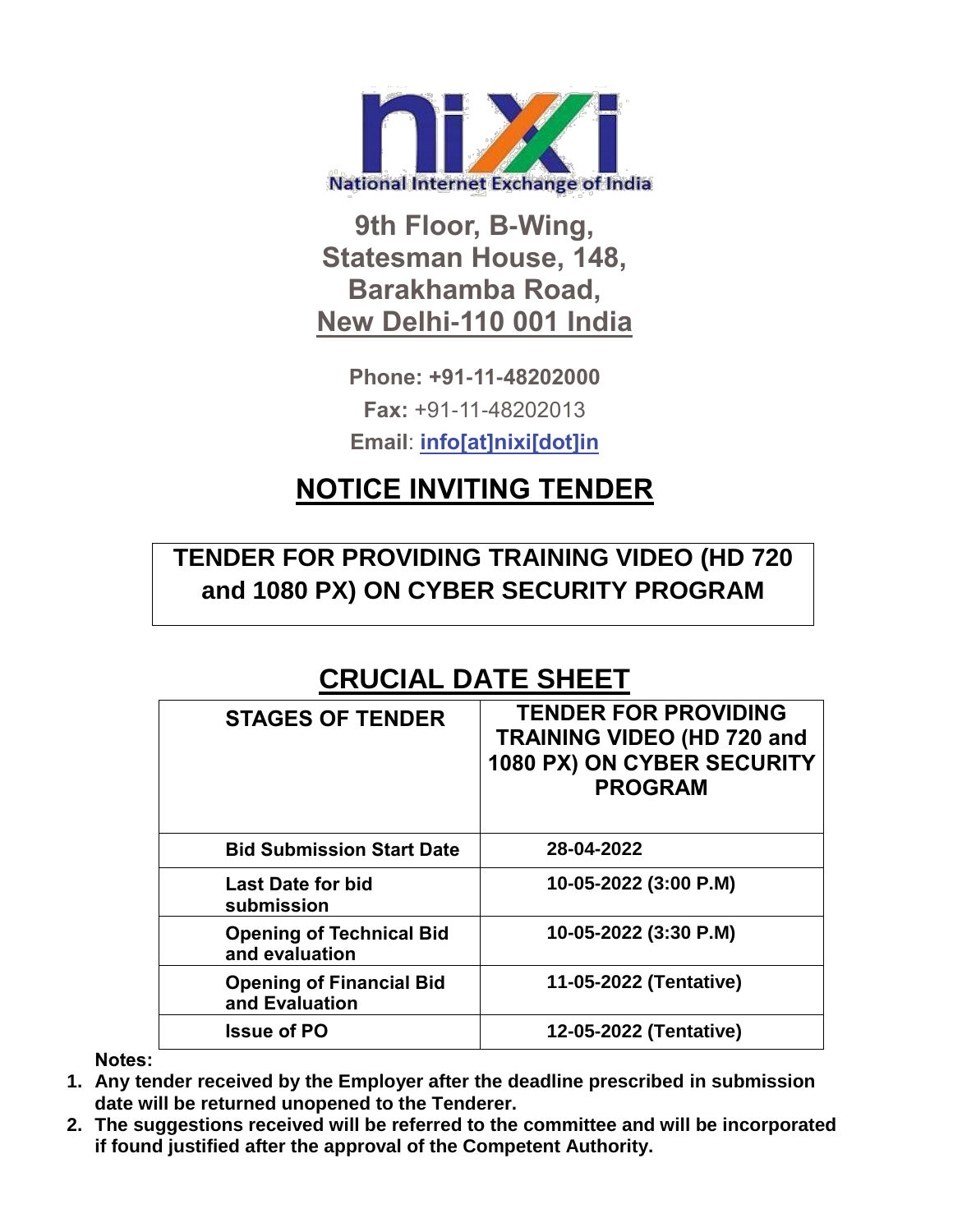# **TENDER AT A GLANCE**

| <b>TITLE OF TENDER</b>                 | TENDER FOR PROVIDING TRAINING VIDEO (HD 720                                |
|----------------------------------------|----------------------------------------------------------------------------|
|                                        | and 1080 PX) ON CYBER SECURITY PROGRAM                                     |
| <b>NATURE OF TENDER</b>                | <b>PUBLIC</b>                                                              |
| <b>SCOPE OF TENDER</b>                 | <b>DOMESTIC</b>                                                            |
| <b>MODE OF BIDDING</b>                 | <b>TWO BID SYSTEM</b>                                                      |
| <b>TYPES OF BID</b>                    | <b>1) TECHNICAL BID</b><br>2) FINANCIAL BID                                |
| <b>EVALUATION</b><br><b>CRITERIA</b>   | THE LOWEST BIDDER WILL BE CONSIDERED                                       |
| <b>TENDER FEES</b>                     | Rs 2,000/-                                                                 |
| <b>EARNEST MONEY</b><br><b>DEPOSIT</b> | THE BIDDER HAS TO SIGN "BID SECURUTY<br><b>DECLARATION" IN LIEU OF EMD</b> |
| <b>SECURITY DEPOSIT</b><br>(SD)        | <b>SECURITY DEPOSIT @ 6%</b>                                               |
| <b>FREIGHT &amp; HANDLING</b>          | <b>NOT APPLICABLE</b>                                                      |
| <b>DELIVERY</b><br><b>LOCATIONS</b>    | <b>ALL INDIA</b>                                                           |
| <b>VALIDITY OF TENDER</b>              | 90 DAYS FROM DATE OF OPENING OF TECHNICAL<br><b>BID</b>                    |
| <b>DESCRIPTION</b>                     | NIXI/NIR/ATT-01                                                            |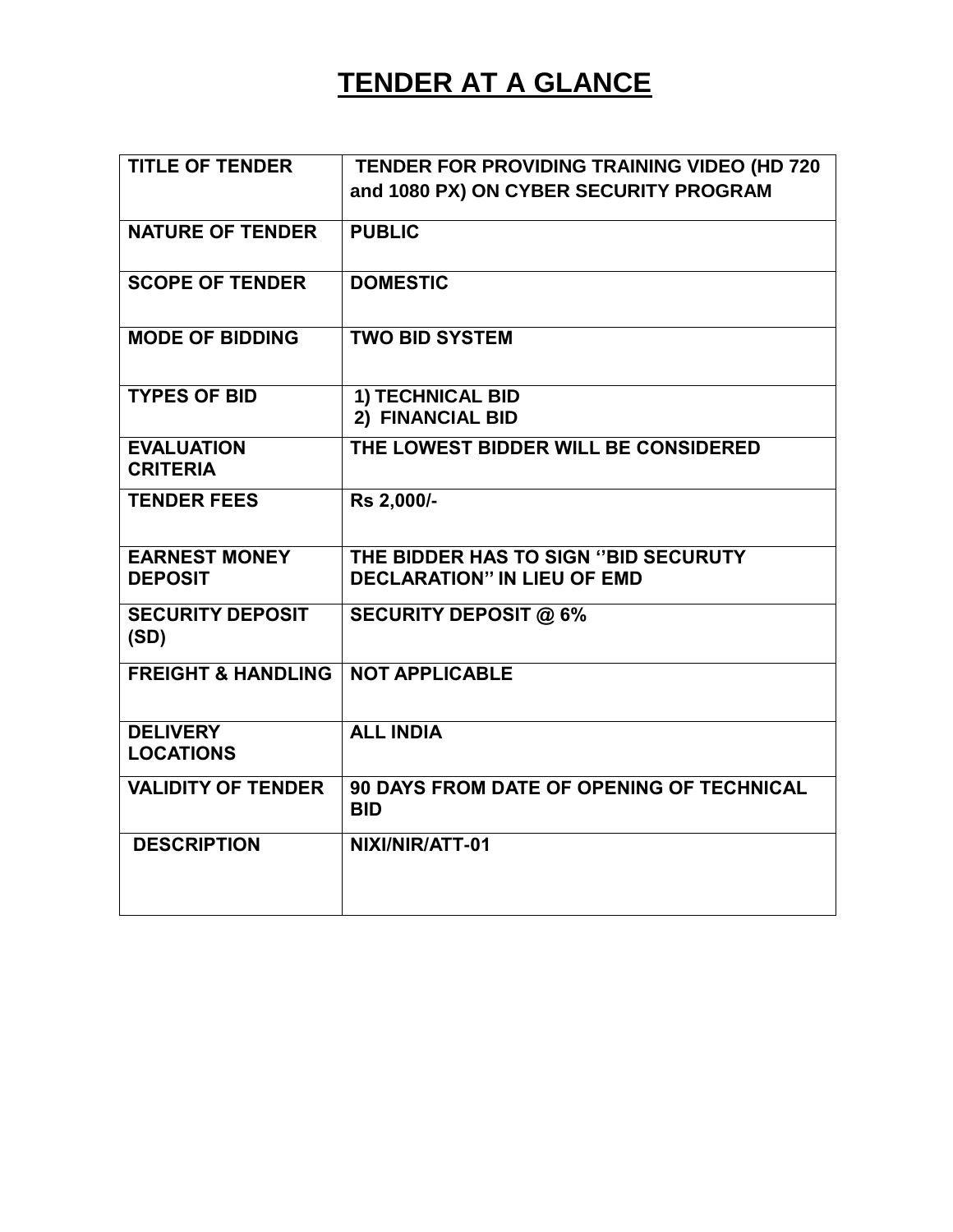# **C O N T E N T S**

| <b>CLAUSE</b> | <b>PARTICULARS</b>                                                                                                                                                                                                                                                                                                                                    | PAGE      |
|---------------|-------------------------------------------------------------------------------------------------------------------------------------------------------------------------------------------------------------------------------------------------------------------------------------------------------------------------------------------------------|-----------|
| I.            | <b>NIXI Overview</b>                                                                                                                                                                                                                                                                                                                                  | 4         |
| ΙΙ.           | Scope of Work                                                                                                                                                                                                                                                                                                                                         | $5-6$     |
| III.          | <b>Bidding System</b>                                                                                                                                                                                                                                                                                                                                 | $7 - 9$   |
| IV.           | Earnest Money Deposit (EMD)                                                                                                                                                                                                                                                                                                                           | 10        |
| V.            | Security Deposit (SD) / PBG                                                                                                                                                                                                                                                                                                                           | $10 - 11$ |
| VI.           | <b>Eligibility Criteria</b>                                                                                                                                                                                                                                                                                                                           | $11 - 12$ |
| VII.          | <b>Award of Work</b>                                                                                                                                                                                                                                                                                                                                  | 12        |
| VIII.         | Signing of An Agreement                                                                                                                                                                                                                                                                                                                               | 12        |
| IX.           | <b>Payment Terms</b>                                                                                                                                                                                                                                                                                                                                  | 12        |
| Χ.            | <b>Force Majeure</b>                                                                                                                                                                                                                                                                                                                                  | $12 - 14$ |
| XI.           | <b>Integrity Pact</b>                                                                                                                                                                                                                                                                                                                                 | 14        |
| XII.          | <b>Settlement of Disputes</b>                                                                                                                                                                                                                                                                                                                         | $14 - 15$ |
| XIII.         | <b>Change Management</b>                                                                                                                                                                                                                                                                                                                              | 15        |
| XIV.          | <b>Liquidated Damages</b>                                                                                                                                                                                                                                                                                                                             | $15 - 16$ |
| XV.           | Last Date for Response of submission of BID                                                                                                                                                                                                                                                                                                           | 16        |
| XVI.          | Documents required to be submitted with bid.                                                                                                                                                                                                                                                                                                          | $16 - 18$ |
| XVII.         | <b>General Conditions of Tender</b>                                                                                                                                                                                                                                                                                                                   | 18        |
| XVIII.        | <b>Special Conditions of Tender</b>                                                                                                                                                                                                                                                                                                                   | 18-20     |
|               | <b>Annexures &amp; Formats</b><br>Financial/ Price Bid (Annexure I)<br><b>Bid Security Declaration (Annexure II)</b><br>Integrity Pact (Annexure III)<br>Undertaking (Annexure IV)<br>Confidentiality Declaration (Annexure V)<br>Performance Bank Guarantee (Annexure VI)<br><b>Bank Details (Annexure VII)</b><br><b>Check List (Annexure VIII)</b> |           |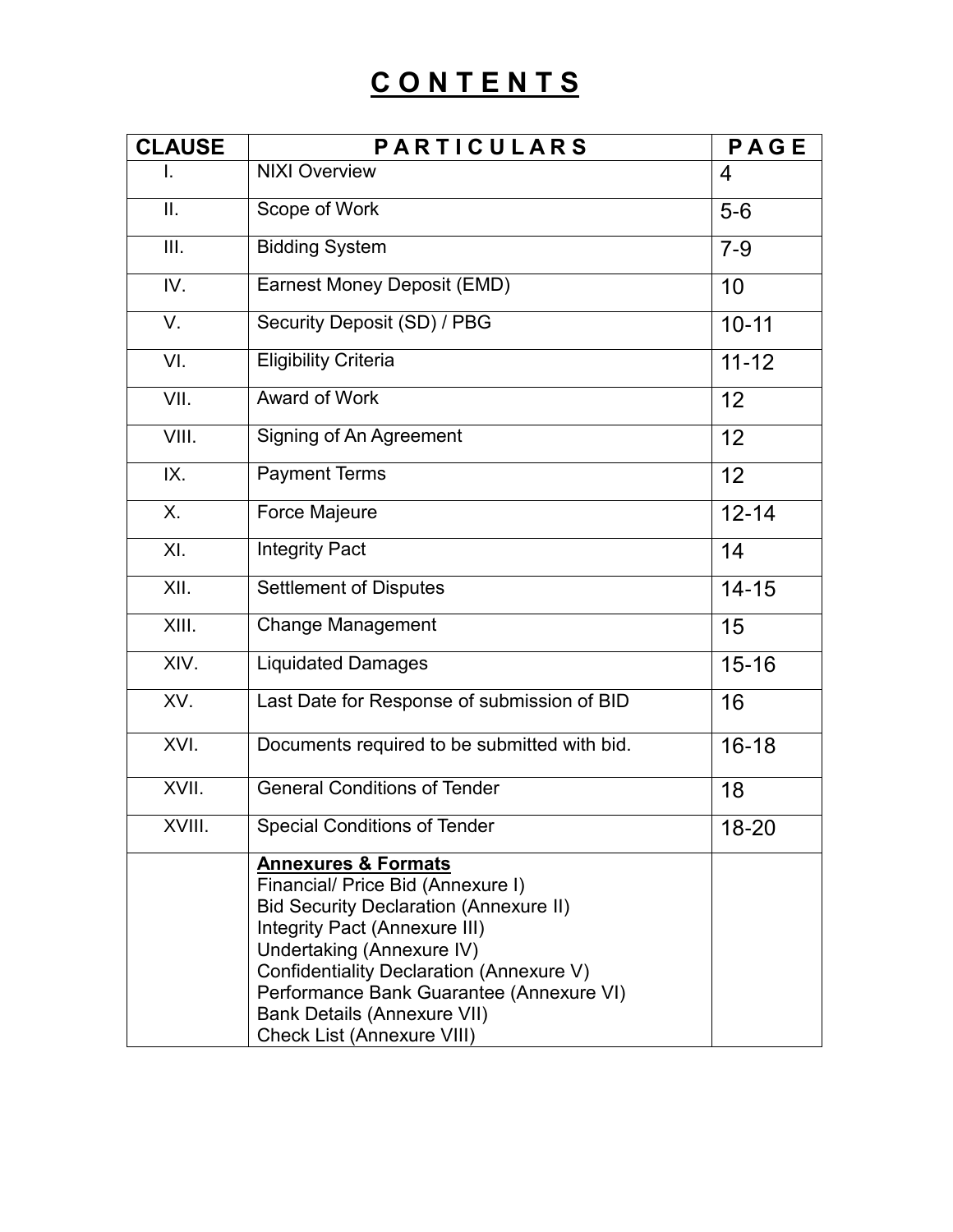**I. NIXI OVERVIEW**

The National Internet Exchange of India (NIXI) is a [non-profit C](https://en.wikipedia.org/wiki/Non-profit)ompany incorporated under Section 25 of the India Companies Act, 1956 (now section 8 under [Companies](https://en.wikipedia.org/wiki/Companies_Act_2013)  [Act 2013\)](https://en.wikipedia.org/wiki/Companies_Act_2013) with an objective of facilitating improved internet services in the country. NIXI was registered on 19th June, 2003 and performs three operations -

**National Internet Exchange of India (NIXI)** was set up for peering of ISPs among themselves for routing the domestic traffic within the country, instead of taking it all the way to US/Abroad, thereby resulting in better quality of service (reduced latency) and reduced bandwidth charges for ISPs by saving on International Bandwidth. NIXI is managed and operated on a Neutral basis, in line with the best practices for such initiatives globally.

Website – [www.nixi.in](http://www.nixi.in/)

**.IN Registry** is India"s Country Code Top Level domain (ccTLD). The Govt. of India delegated / autorized the operations of .IN Registry to NIXI in 2005. The IN Registry operates and manages India"s .IN ccTLD. Now .IN domain names are available to anyone on first- come-first-served basis.

Website – [www.registry.in](http://www.registry.in/)

**.IN Registry and Internationalized Domain Names (IDNs)**: Since 2005, NIXI also manages the .IN Registry [\(www.registry.in \)](http://www.registry.in/) including 15 IDN TLDs (in 22 official languages). At present, 153 Registrars have been accredited to offer .IN domain Name registration worldwide to customers. This has helped proliferation of web hosting in the country and promotion of Indian language content on the Internet.

IDN"s in Hindi, Bodo, Dogri, Konkani, Maithili, Marathi, Nepali Sindhi, Bangali, Gujarati, Manipuri, Punjabi, Tamil, Telugu and Urdu languages were launched during the year 2014-15. The General availability of all the remaining Indian languages i.e. Assamese, Kannada, Oriya, Malayalam, Santali, Sanskrit, Sindhi, Kashmiri started from 15th July, 2020

**Indian Registry for Internet Names and Numbers (IRINN)** in India that provides allocation and registration services of IP addresses and AS numbers, and contributes to the society by providing Internet-related information as a non-profit, affiliation-based organization, and performing research, education and enlightenment activities. IRNN is a division functioning under NIXI and provides allocation and registration services of Internet Protocol addresses (IPv4 & IPv6) and Autonomous System numbers to its Affiliates. It is a not-for-profit, Affiliates based entity, with the primary goal of allocation of Internet resources to its Affiliates.

Website – [www.irinn.in](http://www.irinn.in/)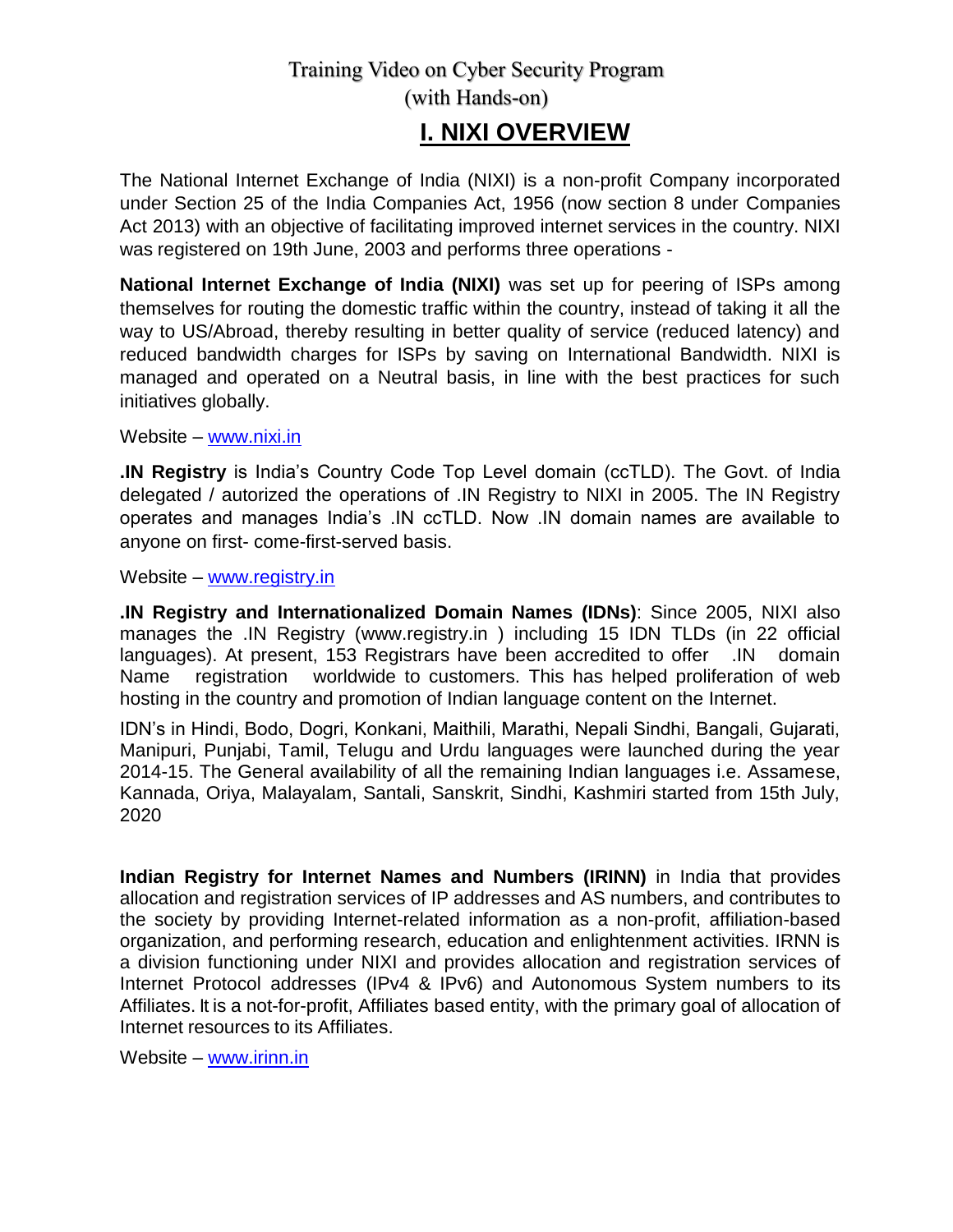## **II. SCOPE OF WORK**

Through adequate security awareness training and cybercrime protection programs, Stakeholders/Industries can learn how to protect themselves from emerging cybercrime threats. Hackers are growing intelligent, mastering innovative and sophisticated ways of penetrating networks and IT systems. Security Awareness Training helps to raise awareness of cyber security threats, reduce the risks associated with cyber-attacks and embed a culture of security compliance in organization.

As part of the awareness campaign for the IPv6 adoption in the country we are planning for a training on Cyber Security course. Our target is to provide mass training to our India community. Video thus created will be uploaded on NIXI IPv6 web portal ( [https://training.nixi.in](https://training.nixi.in/) ). The Indian community will view and consume training video and then can participate in NIXI online exam, based on its content.

| S.No                 | <b>Lectures</b>                   | Topic to be covered                                                      |  |
|----------------------|-----------------------------------|--------------------------------------------------------------------------|--|
| 1. 1                 | <b>Cyber Security</b>             | <b>Cyber Security General Concepts</b><br>Confidentiality, integrity and |  |
|                      | Foundation                        | availability (CIA) Triad, Overview to Cyber                              |  |
|                      |                                   | Attack, Response and Defense (CARD), Cyber                               |  |
|                      |                                   | <b>Security Breaches</b>                                                 |  |
|                      |                                   | Authentication & Authorisation                                           |  |
| 2. 2                 | <b>Cyber Threats</b>              | Critical Cyber Threats,                                                  |  |
|                      |                                   | Cyber terrorism, Cyberwarfare, Cyberespionage                            |  |
|                      |                                   | Top Cyber Threats faced and recent trends                                |  |
|                      |                                   | Phishing & Social Engineering                                            |  |
| 3.3                  | <b>Cyber Physical</b><br>Security | Design, Protection, & Objectives                                         |  |
|                      |                                   | <b>Cyber Physical Systems</b>                                            |  |
| 4.<br>$\overline{A}$ | Risk Management                   | <b>Cyber Risk Introduction</b>                                           |  |

#### **Program on Cyber Security: for foundation, intermediate, and advanced Cyber security skills (With Hands On)**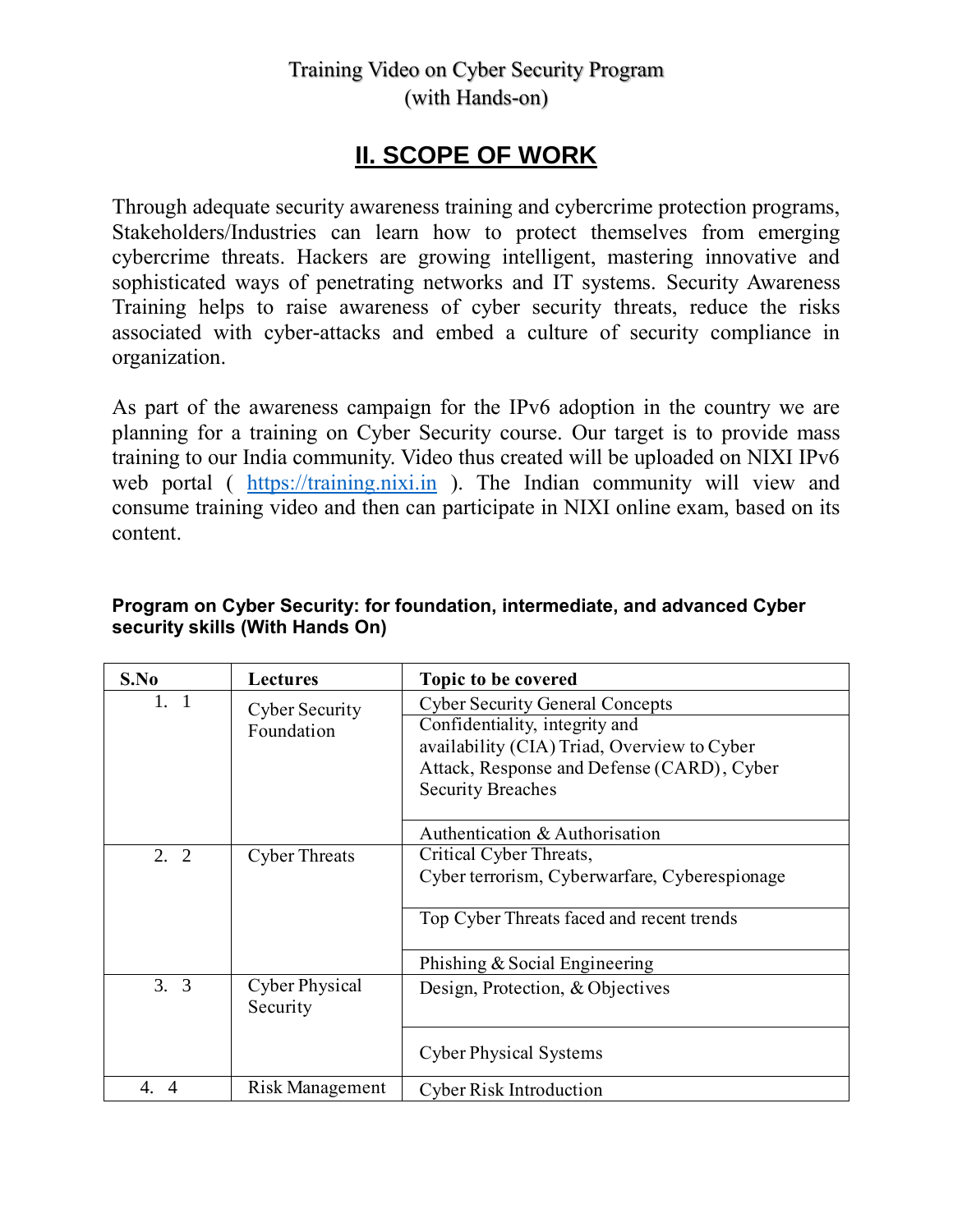|      | $m_{\rm H}$ response $m_{\rm H}$ |                                  |  |
|------|----------------------------------|----------------------------------|--|
|      |                                  | Cyber Risk Management            |  |
|      |                                  | Frameworks                       |  |
| 5.5  | Hands-On                         | Tools*, Open Source Intelligence |  |
|      |                                  | (OSINT), Phishing, Social        |  |
|      |                                  | Engineering                      |  |
| 6. 6 | <b>Cyber Security</b>            | Back-ups and Best Strategy       |  |
|      | <b>Best Practices</b>            | <b>Incident Response</b>         |  |
|      |                                  | Cyber Hygiene and Cyber          |  |
|      |                                  | Resilience                       |  |

#### **Offensive Security for Best Ethical Practices, VAPT and Digital Forensics** 7. Reconnaissance & Foot printing Active & Passive Reconnaissance Social Engineering Tool kit Open Source Intelligence 8. Scanning Scanning Process Scanning Commands & Tools 9. Enumeration Enumeration Process Commands & Tools 10. Vulnerability Assessment, Management and 11. Penetration Testing Exploitation Vulnerability Management Testing & Tools Testing & Tools 12. Cryptography Definition and Steganography Hashing, Steg Tools 13. Digital Forensics Understanding of digital Demo of Autopsy and Image acquisitioning 14. Cyber Laws 4 Cyber Laws Understanding Cyber Laws

### **Note:**

 **The bidder must ensure that the above topics must be covered in at least fourteen lectures. The duration of these lectures must not be less than 20 hours. In other words, each lecture shall be of about 1.5 hours.**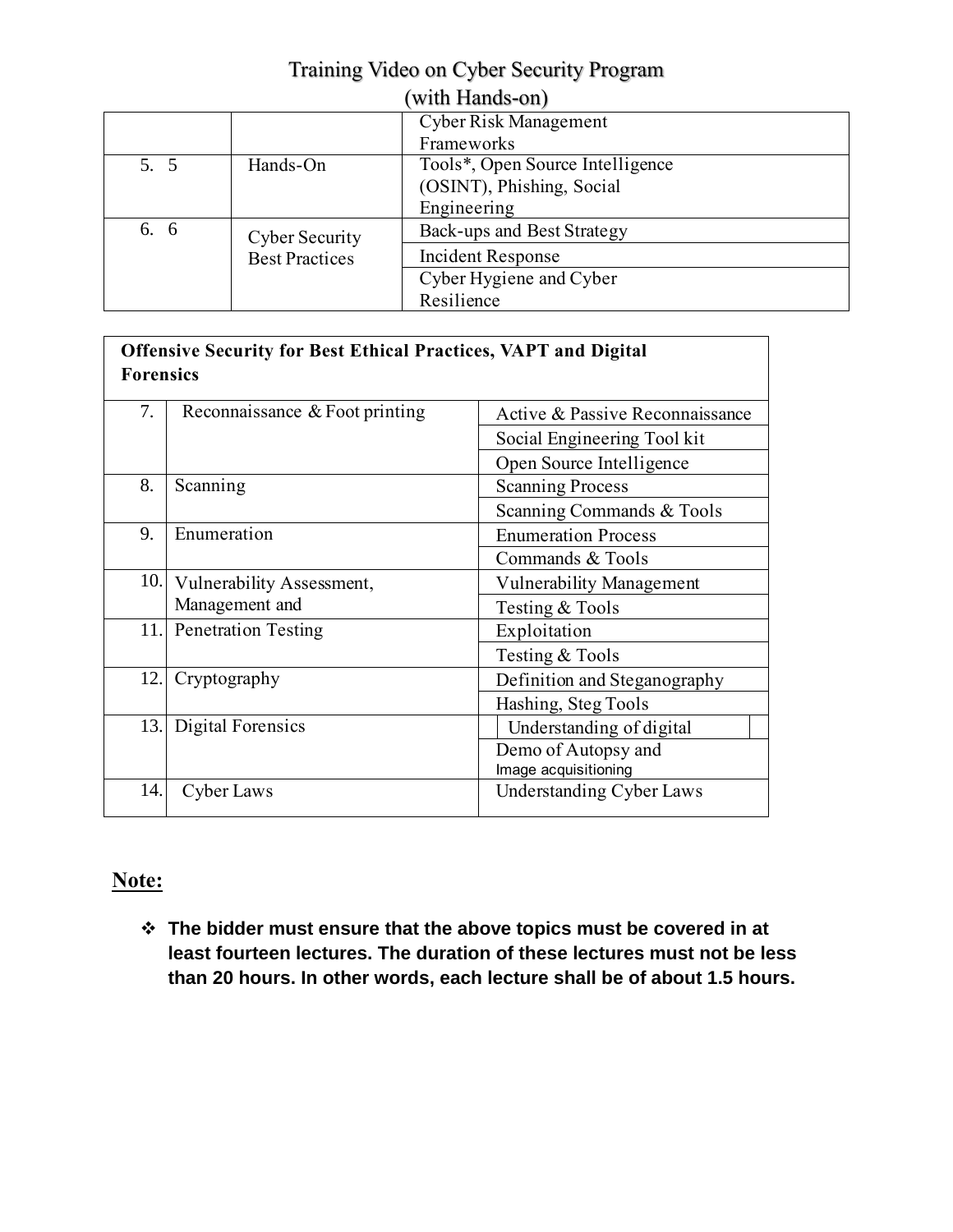## **III. BIDDING SYSTEM**

- 1.Bids will be submitted in hard copies at NIXI office Delhi. There is no electronic or digital submission is allowed.
- 2.The bid should be submitted in two parts. Part-I (Envelope A) is Technical Bid and Part-II (Envelope B) will be Financial/Commercial bid.
- 3.Technical will contain all the documents/compliance asked in General Term of conditions along with Technical Compliance, which is to be enclosed in Envelope A. Technical Bid will also have unpriced BOM as per Annexure-I. Please do not put Financial Bid/Commercial bid in Technical bid/ Envelope A this would lead to summary rejection of the bid. The Financial Bid has to be enclosed in Envelope B.
- 4.Financial/Commercial bid will contain schedule of prices as per the Financial/Commercial Bid format.
- 5.Both Technical and Financial/Commercial bid should be kept in separate envelope and this envelops should be kept in on large envelope. All the envelopes should be properly sealed.
- 6.Each page of the tender bid should be signed and sealed by authorized signatory.
- 7.No bid will be accepted post the last date and time mentioned in the tender document. However, NIXI reserves the right to extend the date and time of bid submission.

| <b>STAGES OF TENDER</b>                           | <b>TENDER FOR PROVIDING</b><br><b>TRAINING VIDEO (HD 720 and</b><br>1080 PX) ON CYBER SECURITY<br><b>PROGRAM</b> |
|---------------------------------------------------|------------------------------------------------------------------------------------------------------------------|
| <b>Bid Submission Start Date</b>                  | 28-04-2022                                                                                                       |
| <b>Last Date for bid</b><br>submission            | 10-05-2022 (3:00 P.M)                                                                                            |
| <b>Opening of Technical Bid</b><br>and evaluation | 10-05-2022 (3:30 P.M)                                                                                            |
| <b>Opening of Financial Bid</b><br>and Evaluation | 11-05-2022 (Tentative)                                                                                           |
| <b>Issue of PO</b>                                | 12-05-2022 (Tentative)                                                                                           |

#### **3.1 Schedule table**

**3.2 Assistance to bidders**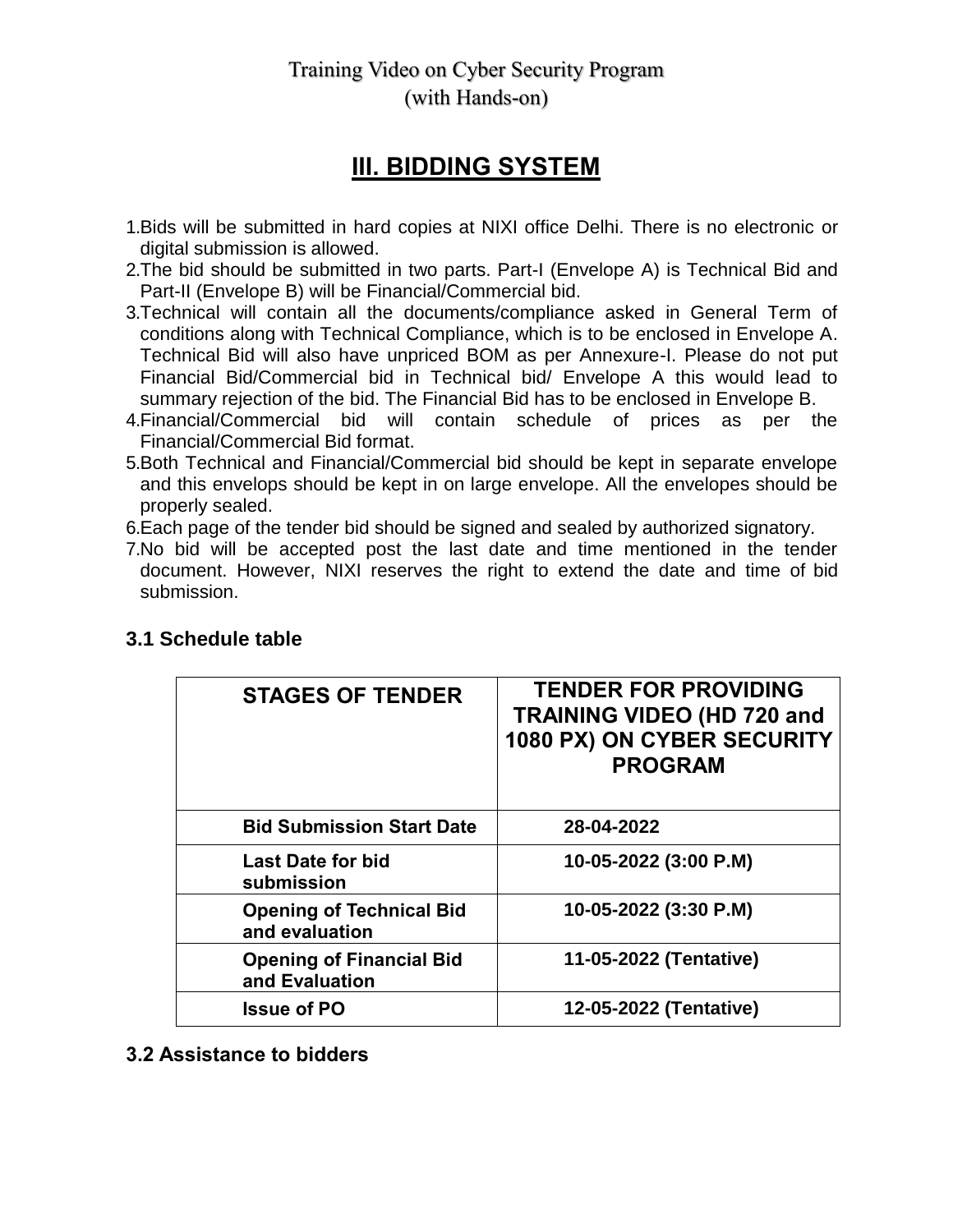### (with Hands-on)

Any queries relating to the tender document and the terms and conditions contained therein should be addressed to the following email id prakash@irinn.in

#### **3.3 Bid Evaluation Criteria**

- a.Tender committee will first evaluate the Technical bid. They can seek any clarification/documents/confirmation, should they need the same for further clarity.
- b.Financial/Commercial bids of those Bidders whose Pre-Qualification &Technical bids are found suitable by the committee, will be opened.
- c.Contract will be awarded to L1 bidder, which will arrive at as per Financial/Commercial Bid format inclusive of taxes.

### **3.4 Bid Validity**

- I. All the bids (Technical and Financial) will be valid for a period of 90 days from the last date of submission of the tender for execution of Contract. This can be extended if so required with the approval of the Competent Authority.
- II. In exceptional circumstances, prior to expiry of the original time limit, the NIXI may request the bidders to extend the period of validity for a specified additional period beyond the original validity of 90 days. The request and the bidders' responses shall be made in writing/Email. The bidders, not agreeing for such extensions will be allowed to withdraw their bids.

### **3.5 Modification / Substitution/ Withdrawal of bids**

- I. No Bid shall be modified, substituted, or withdrawn by the Bidder after the bids due date.
- II. Any alteration/ modification in the bid or additional information supplied subsequent to the bid's due Date, unless the same has been expressly sought for by the Authority, shall be disregarded.

#### **3.6 Rejection of the Bid:**

The bid submitted shall become invalid if: ‐

- I. The bidder is found ineligible.
- II. The bidder does not provide all the documents as stipulated in the bid document.

#### **3.7 Right to reject or scrap the process**

The NIXI reserves the right to accept or reject any Tender, and to scrap/ cancel the Tender process and reject all Tenders, at any time prior to the award of Contract, without thereby incurring any liability to the affected Tenderer or Tenderers or any obligation to inform the affected Tenderer or Tenderers of the grounds for the Employer"s action.

#### **3.8 Evaluation of Bids**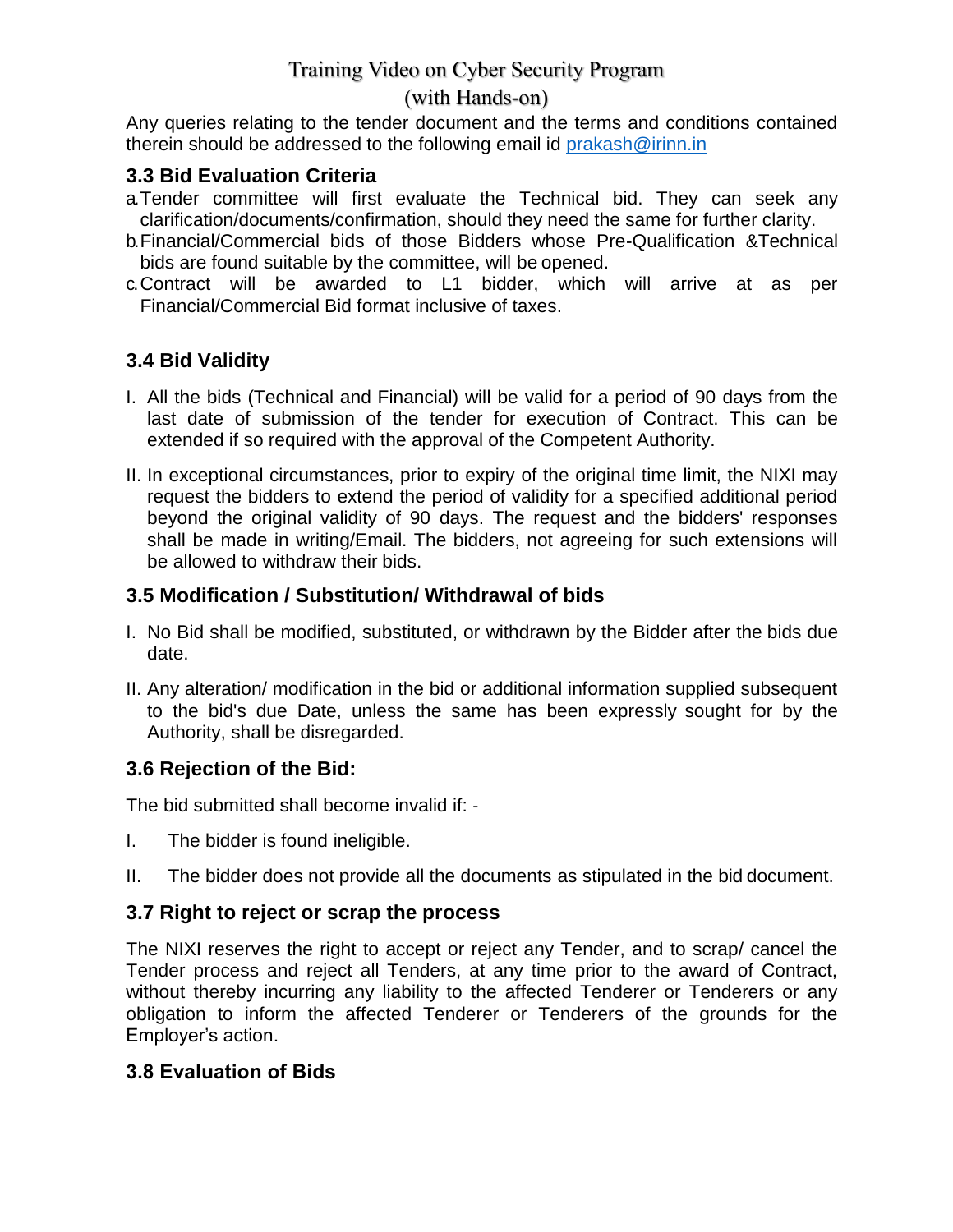#### (with Hands-on)

- a. The responsive bids will first be evaluated for technical compliance. Nonsubmission of essential documents stipulated will result in a bid liable for disqualification at technical evaluation stage.
- b. Bids determined to be substantially responsive will be checked by NIXI for any arithmetical errors in computation and summation. Where there is discrepancy between rates/amounts given in figures and in words, the rates/amounts given in words will prevail.
- c. NIXI shall evaluate the financial bids of eligible bidders to determine the L-1 bidder on the basis of lowest total cost of support services for all items in the financial/price bid form

#### . **3.9 General Instructions for Bidding process**

Bids should be completed in all respects, must be submitted on or before the last date specified in the schedule of events.

The NIXI may, at its own discretion, extend the last date for submission of tenders.

All the bids are valid for a period of 90 days from the last date of submission of the tender for execution of Contract. It may be extendable.

The bid submitted shall become invalid if: -

- i) The bidder is found ineligible.
- ii) The bidder does not provide all the documents as stipulated in the bid document.
- iii) The bidder has knowingly concealed & misrepresented the facts for shortlisting.

#### **3.10 Tender Fees**

The tender fees shall be Rs 2,000/- (Two Thousand), which shall be enclosed in shape of Demand Draft. In case the same is deposited through NEFT, its proof shall be enclosed. The NEFT details, in which the Tender Fees is to deposited are as under:

> **A/c Name:- National Internet Exchange of India A/c No. - 629405034094 IFSC- ICIC0006294 Branch: Nehru Place, New Delhi-110019.**

## **III. EARNEST MONEY DEPOSIT (EMD)**

Due to the Pandemic conditions prevailing in the country, there is slowdown in economy. Therefore, Ministry of Finance vide their **OM No F. 9/4/2020-PPD dated 12- 11-2020** has decided that no provision regarding Bid Security should be kept in Bid Documents in future and only provision of **""Bid Security Declaration""** should be kept in the Bid Documents, which is placed at Annexure II.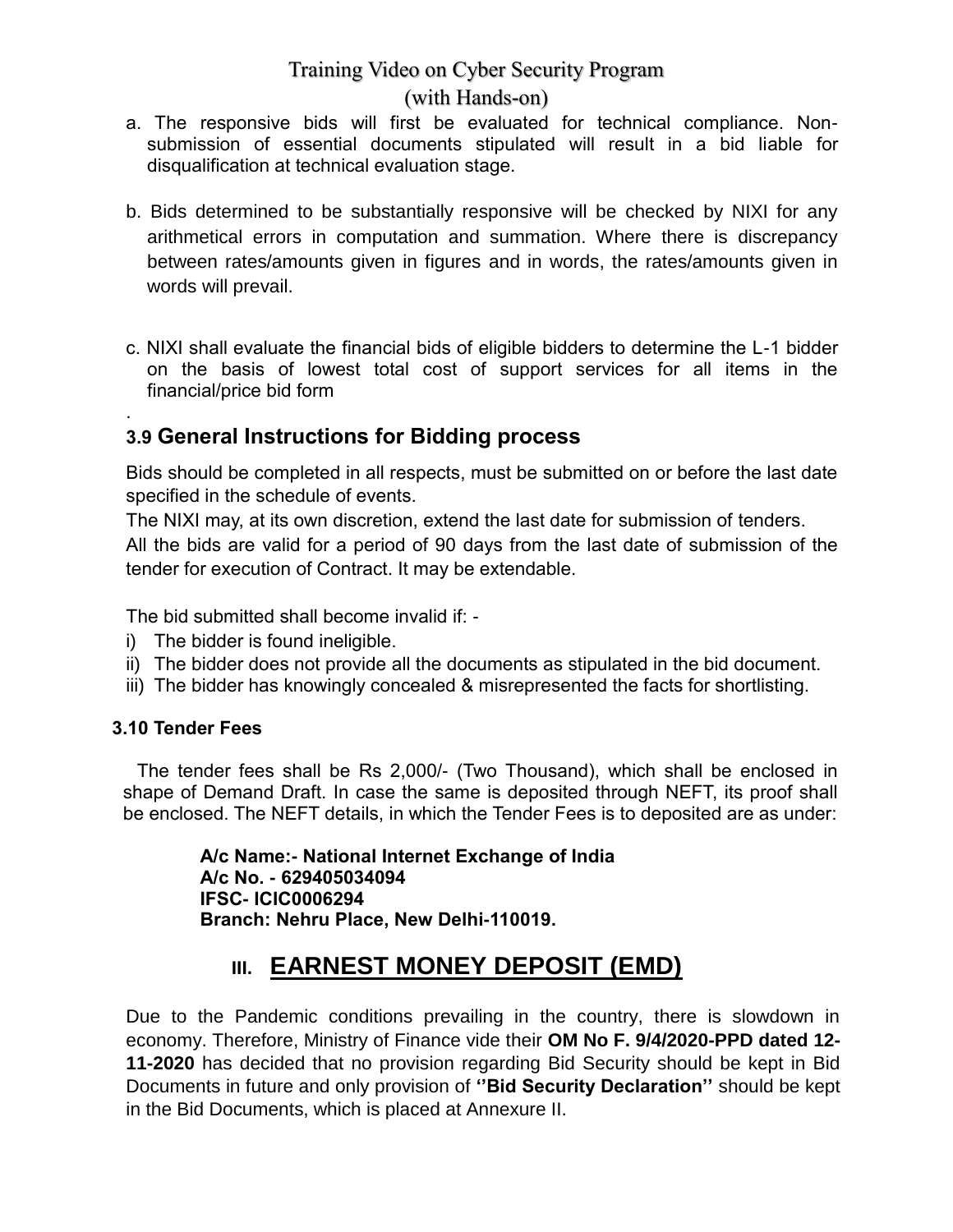## **V. SECURITY DEPOSIT (PERFORMANCE BANK GUARANTEE)**

Due to the Pandemic conditions prevailing in the country, there is slowdown in economy. Therefore, Ministry of Finance vide their **OM No F. 9/4/2020-PPD dated 12-11-2020** has decided to reduce Security Deposit. Keeping in view these constraints the Security Deposit/ PBG is kept as 6%.

a. The successful bidder should arrange to have Performance Bank Guarantee/ Security Deposit amounting to 6% of the awarded contract value furnished within 10 days of submission of Letter of Acceptance in the case of contracts, and within 10 days of submission of draft Contract Agreement.

b. The notification of award will constitute the formation of the Contract, subject only to the furnishing of a Performance Bank Guarantee/ Security Deposit in accordance with the provisions of this Clause.

c. Upon the furnishing by the successful Tenderer of the Security deposit, the Employer will promptly notify the other Tenderers that their Tenders have been unsuccessful.

d. Subject to any provision elsewhere in the contract regarding forfeiture or appropriation in full or part thereof, the Performance Bank Guarantee/ Security Deposit shall be released at the time of expiry / non-renewal / termination of the contract.

e. The Performance Bank Guarantee/ Security Deposit may be either in the form of Demand Draft in favour of NIXI, New Delhi, or as Bank Guarantee in the format at Form No. -V of this document.

f. In case Bank Guarantee is furnished as Performance Bank Guarantee/ Security Deposit, the same should be valid by more than ninety (90) days after the expiry of the contract including AMC.

g. In case Bank Guarantee is furnished as Performance Bank Guarantee/ Security Deposit, it should be sent to NIXI by the concerned Bank, and not by the bidder itself.

h. The Performance Bank Guarantee/ Security Deposit amount is interest free.

i. NIXI has the right to encash/ appropriate the whole amount of Performance Bank Guarantee/ Security Deposit in accordance with the contract conditions and also to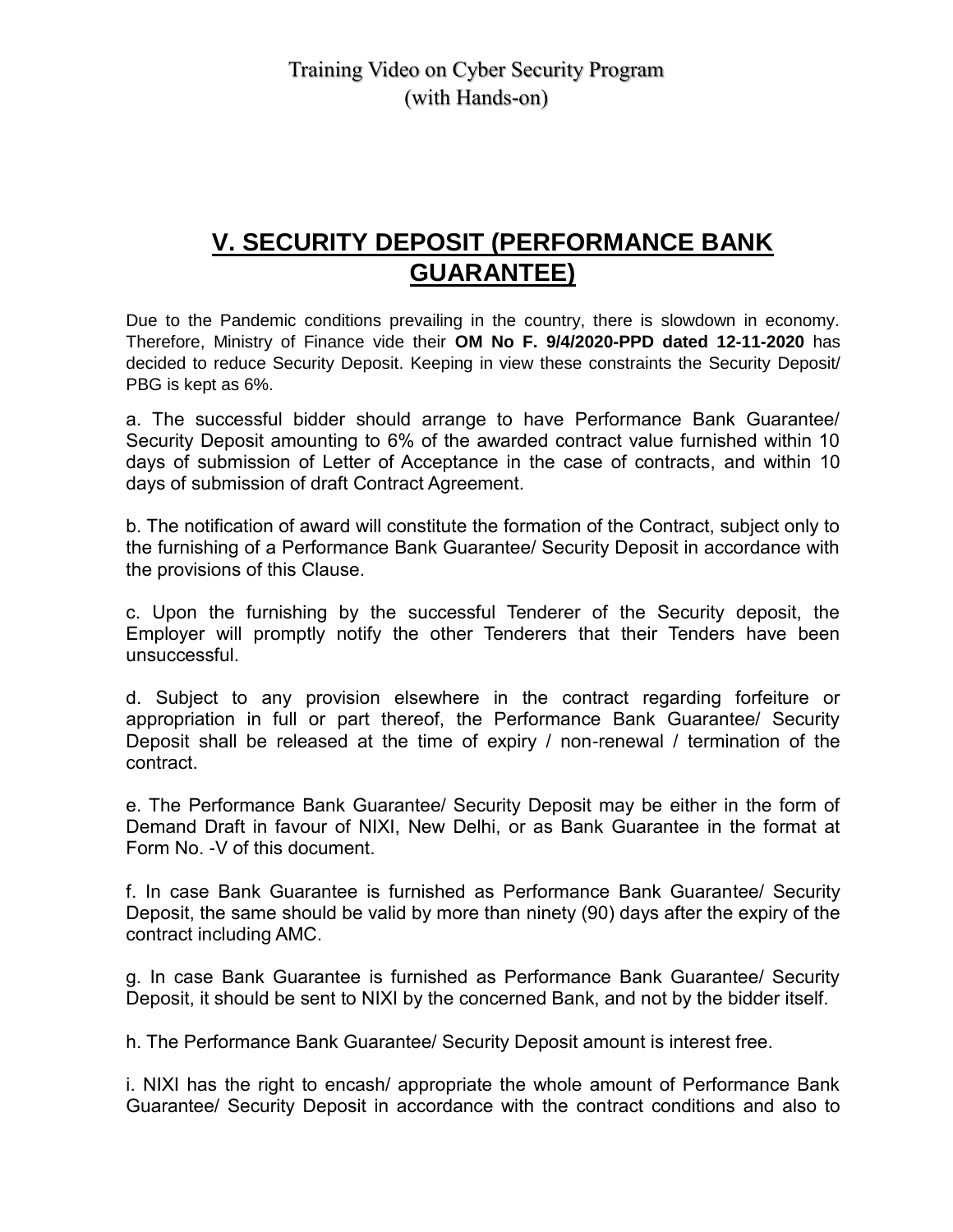(with Hands-on)

deduct any amount due from the contractor at the time of the termination/expiry of the contract.

## **VI. ELIGIBILITY CRITERIA**

| Sr.<br>No.     | <b>Minimum Eligibility Criteria</b>                                                                                                                                                                                                  |                       | <b>Supporting Document</b>                                                                                                                                                                                                                                                                                                      |             |
|----------------|--------------------------------------------------------------------------------------------------------------------------------------------------------------------------------------------------------------------------------------|-----------------------|---------------------------------------------------------------------------------------------------------------------------------------------------------------------------------------------------------------------------------------------------------------------------------------------------------------------------------|-------------|
| $\overline{1}$ | The Bidder should be a company registered<br>under Companies Act, 1956/2013 and in<br>existence for at least 3 Years.                                                                                                                | declaration           | Photocopy of Certificate of<br>incorporation or self-                                                                                                                                                                                                                                                                           |             |
| $\frac{2}{3}$  | The Bidder should have PAN & GSTIN                                                                                                                                                                                                   |                       | Self-Certified Copies                                                                                                                                                                                                                                                                                                           |             |
|                | The Bidder should have a minimum<br>average annual turnover of Rs. 50 lakhs<br>during the last financial years from 2018-19<br>to 2020-2021<br>(This must be individual company turnover<br>and not that of any group of companies). | also acceptable.      | Self-Certified copies of the<br>audited Balance sheet and<br>profit & loss statement for<br>the last 3 completed<br>financial years (2018-19,<br>2019-20, 2020-21*) with<br>adequate section duly<br>marked & tagged.<br>*Unaudited financial<br>statements with Self-<br>Declaration on company<br>letterhead for year 2020-21 |             |
|                |                                                                                                                                                                                                                                      | 2018-<br>19           | 2019-20                                                                                                                                                                                                                                                                                                                         | 2020-<br>21 |
| 4              | Turnover declaration in INR                                                                                                                                                                                                          |                       |                                                                                                                                                                                                                                                                                                                                 |             |
| $\overline{5}$ | The bidder has never have been<br>blacklisted/barred/disqualified by any<br>regulator/statutory body or any PSU or any<br>Company/State Government/Central<br>Government                                                             | Self-Declaration/     | Declaration. If found<br>blacklisted at the latest<br>stage, he/they will removed<br>from panel forthwith.                                                                                                                                                                                                                      |             |
| 6              | The Bidder must have served at least three<br>renowned private companies/ Government/<br>Semi-government/ PSU/ Statutory Bodies/<br>Universities/ Private companies of repute.                                                       | <b>Relevant Proof</b> |                                                                                                                                                                                                                                                                                                                                 |             |

**Note**: Please enclose the proof in support of the above failing, which the tender will not be considered and summarily rejected.

## **VII. AWARD OF WORK**

The work will be awarded to the empanelled company after obtaining the rate/price bid from all empanelled agencies at the time of Software development. It is further added that the work will be strictly awarded to the L1 Company out of the empanelled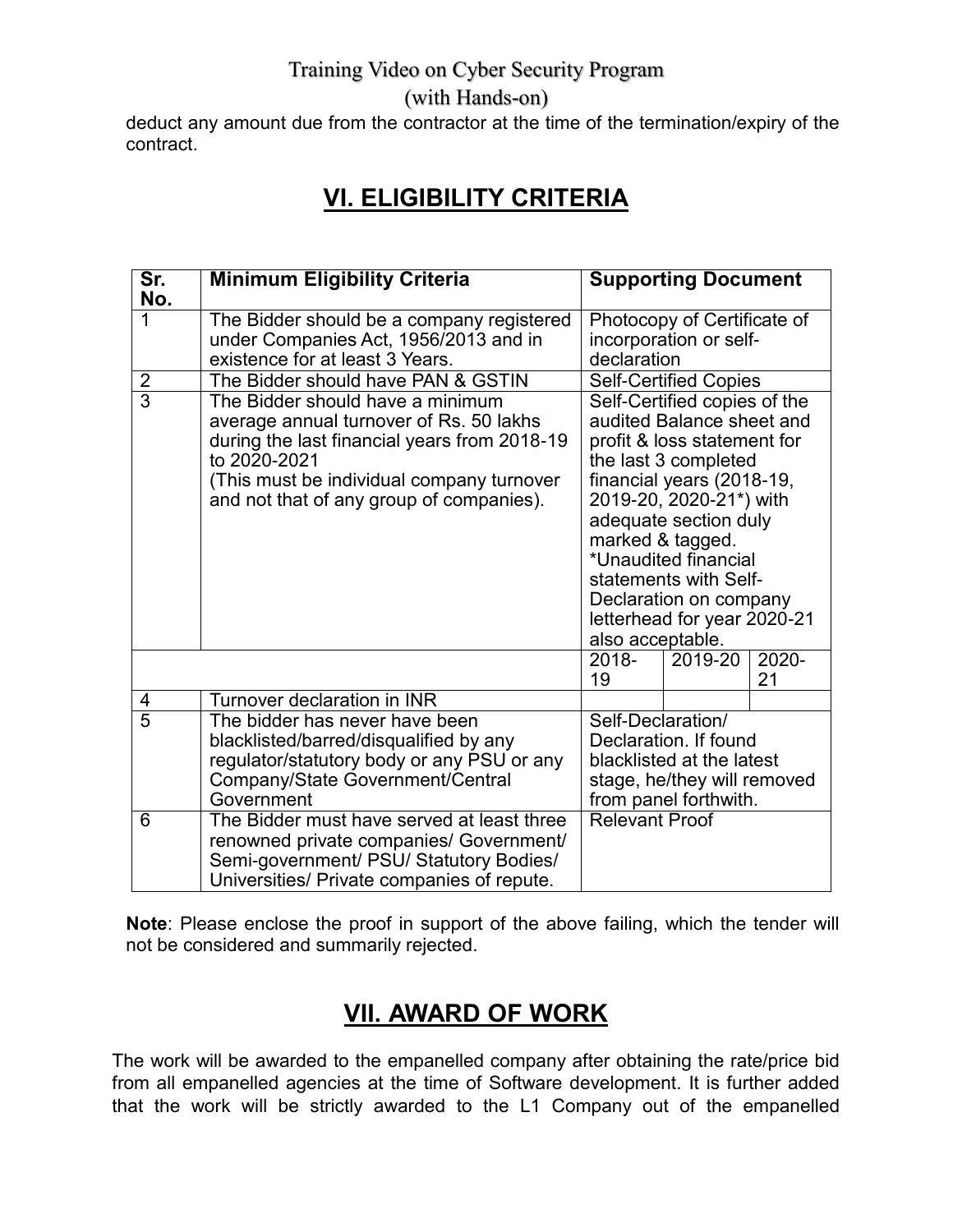(with Hands-on)

agencies. In case, it is found that L1 is unable/fails to perform, the next i.e. L2 will be offered the work after recording the reasons.

## **VIII. SIGNING OF AN AGREEMENT**

The agreement to be signed will cover the general conditions of the contact and scope of work, which is binding of the part of the successful Bidder. The agreement will be signed by both the parties (seller and buyer) on the stamp of paper of Rs 100/-

## **IX. PAYMENT TERMS**

The payment terms to the party for execution of afore said work will be made after the successful handing over of the recordings to NIXI by the vendor. It is, however, ensured that such payments will be released within 30 days. The details of these terms and conditions including the deadline for the completion of the work will be clearly mentioned in the Purchase Order to avoid any ambiguity arising thereon and included in an Agreement.

## **X. FORCE MAJEURE**

#### 1.**Definition:**

For the purposes of this Contract, **"Force Majeure"** means an event, which is beyond the reasonable control of a Party. It is neither foreseeable nor unavoidable, which has:

- a) Not brought about by or at the instance of the Party claiming to be affected by such events.
- b) Caused the non-performance or delay in performance.
- c) Makes a Party"s performance of its obligations hereunder impossible or so impractical as reasonably to be considered impossible in the circumstance.
- d) Not involved the contractor"s fault or negligence, either in its sovereign or contractual capacity.

**2.**Force Majeure shall include Acts of God, wars or revolutions, fires, floods, epidemics, quarantine restrictions and fright embargoes including war, riots, civil disorder, earthquake, fire, explosion, storm, flood or other extreme adverse weather conditions, strikes, lockouts or other industrial action.

**3.**Notwithstanding the provisions of clauses contained in this RFS document; the contractor shall not be liable to forfeit:

- (a) Security deposit for delay and
- (b) Termination of contract; if he is unable to fulfil his obligation under this contract due to Force Majeure conditions.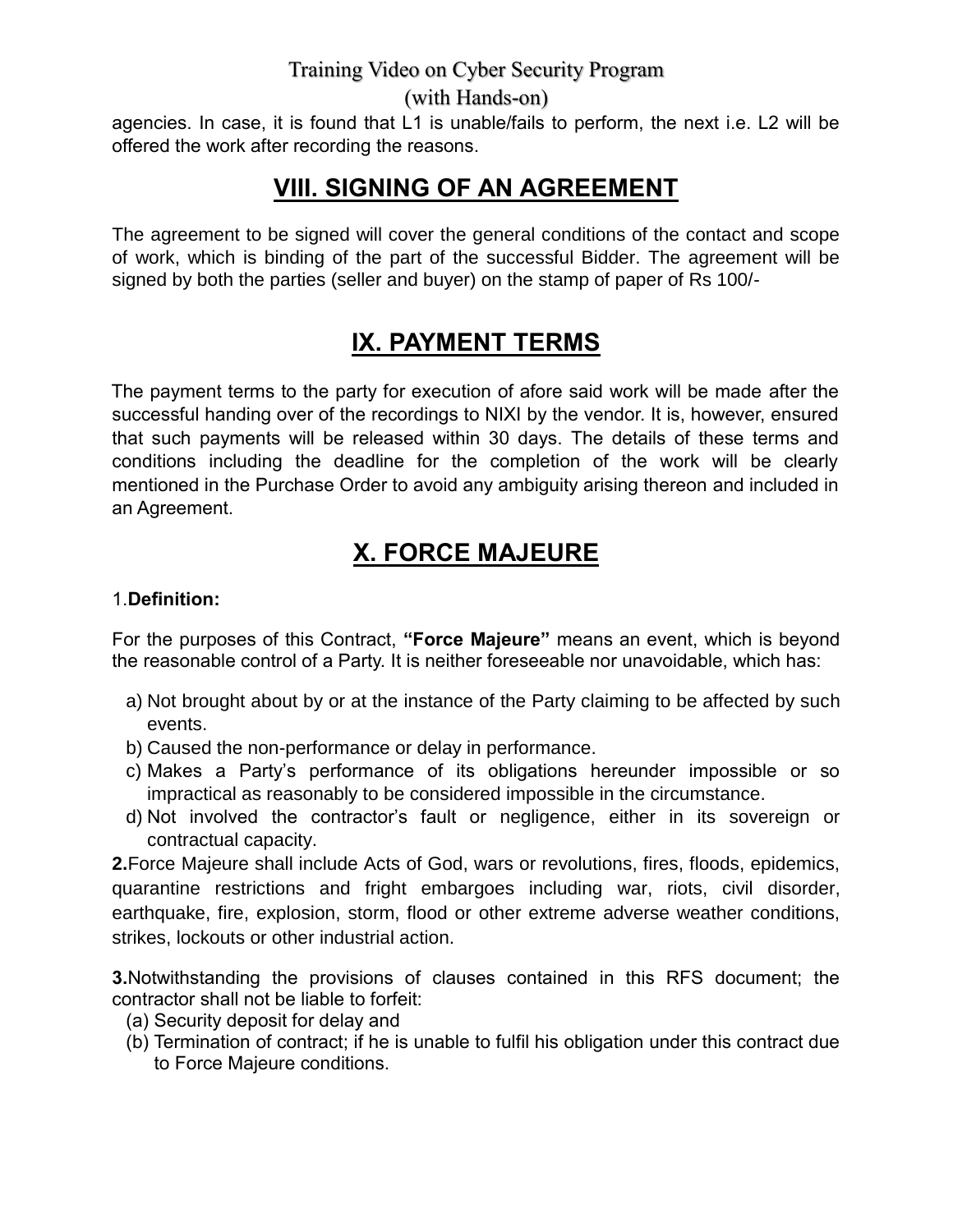#### (with Hands-on)

**4.**Whether a "Force majeure" situation exists or not, shall be decided by NIXI and its decision shall be final and binding on the contractor and all other concerned.

**5.**The party will be relieved of his obligations during the force majeure period. In the event that such force majeure extends beyond six months, the agreement will be terminated provided that it is not caused by the negligence or intentional action of a Party or by or of such Party"s employee.

#### **6.No breach of Contract:**

The failure of a Party to fulfil any of its obligations hereunder shall not be considered to be a breach of, or default under this Contract in so far as such inability arises from an event of Force Majeure, provided that the Party affected by such an event has taken all reasonable precautions, due care and reasonable alternative measures, all with the objective of carrying out the terms and conditions of this Contract.

#### **7.Measures to be taken:**

The party affected by an event of Force Majeure shall continue to perform its obligations under the Contract as far as is reasonably practical, and shall take all reasonable measures to minimize the consequences of any event of Force Majeure.

**8.**The party affected by an event of Force Majeure shall notify the other Party of such event as soon as possible, and in any case not later than fourteen (14) days following the occurrence of such event, providing evidence of the nature and cause of such event, and shall similarly give written notice of the restoration of normal conditions as soon as possible.

**9.**Any period within which a Party shall, pursuant to this Contract, complete any action or task, shall be extended for a period equal to the time during which such Party was unable to perform such action as a result of Force Majeure.

**10.**During the period of their inability to perform the Services as a result of any event of Force Majeure, the Contractor, upon instructions by NIXI, shall either: i. Demobilize; or ii. Continue with the Services to the extent possible, in which case the Contractor shall continue to be paid proportionately and on pro rata basis, under the terms of this Contract.

**11.**In case of disagreement between the Parties as to the existence or extent of Force Majeure, the matter shall be settled according to Clause XII.

### **XI. INTEGRITY PACT**

Of late, it has been realized the importance of Integrity Pact. as the vigilance tool in controlling corruption in public contracting and procurement. Therefore, they have issued the instructions to all public offices to insist the party for signing of Integrity pack,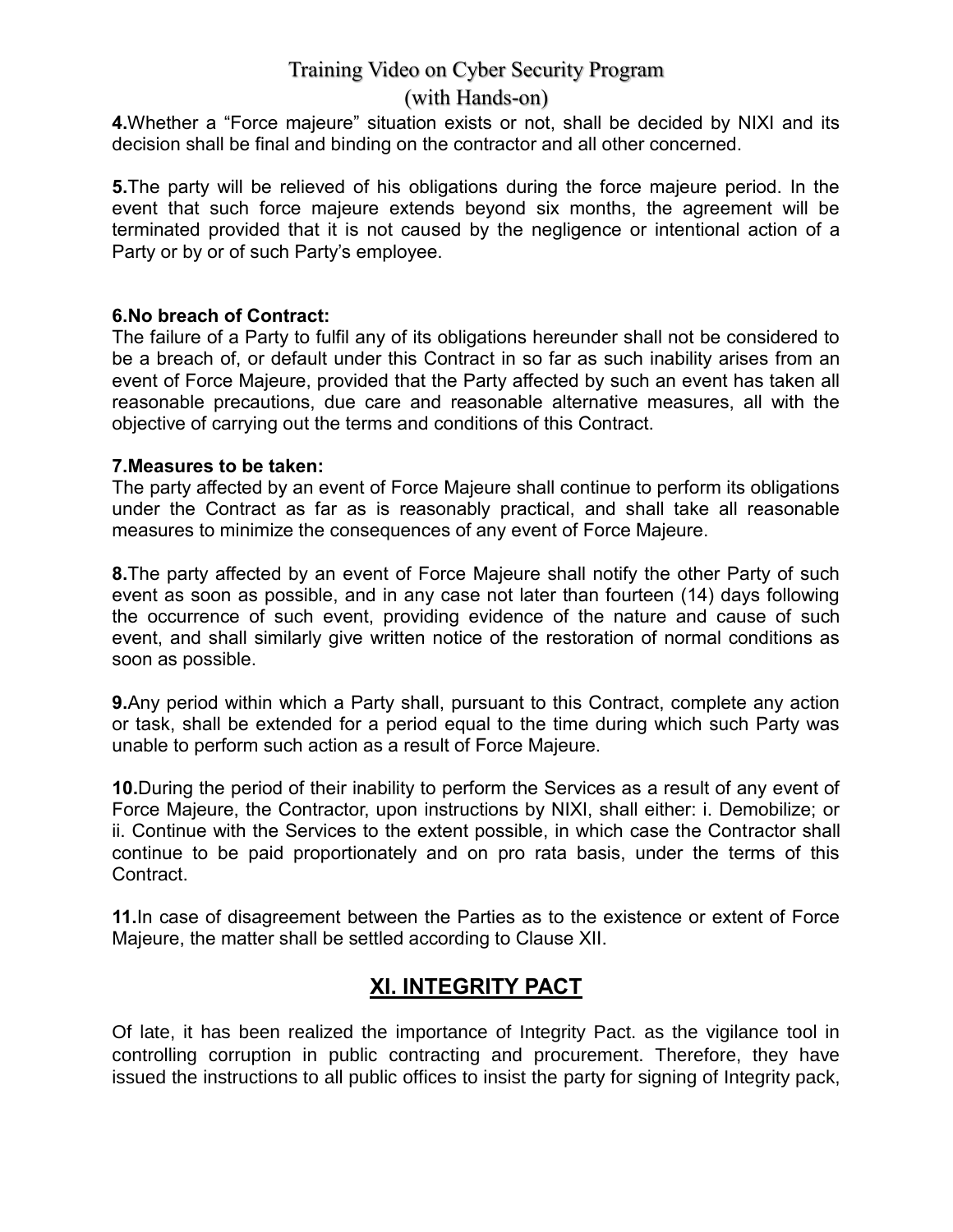#### (with Hands-on)

which will also be counter signed by the purchaser/buyer. The Integrity Pact will be signed after the award of work.

On May 18, 2009, Government issued Standard Operating Procedure spelling out all the details. The copy of the Integrity Pact is placed at Annexure IV. which shall be signed and stamped by the bidder as well as NIXI.

## **XII. SETTLEMENT OF DISPUTES**

NIXI has always believed that disputes arising shall be mutually resolved so as to maintain harmonious relationship with the party. However, in case of any dispute, which is not resolved shall be referred to arbitrator for the settlement who will be appointed by CEO, NIXI.

#### **12.1 Amicable Settlement:**

In case dispute arises between the parties regarding any matter under the contract, either Party of the contract may send a written Notice of Dispute to the other party. The Party receiving the Notice of Dispute will consider the Notice and respond to it in writing within 30 days after receipt. If that party fails to respond within 30 days, or the dispute cannot be amicably settled within 60 days following the response of that party, Clause GC 3.21.2 shall become applicable.

#### **12.2 Arbitration:**

In the case of dispute arising upon or in relation to or in connection with the contract between NIXI and the Contractor, which has not been settled amicably, any party can refer the dispute for Arbitration under the Arbitration and Conciliation Act 1996.

- i. Arbitration proceedings shall be held in New Delhi and the language of the arbitration proceedings and that of all documents and communications between the parties shall be English.
- ii. The decision of the arbitrator(s) shall be final and binding upon both parties.
- iii.The expenses of the arbitrator(s) as determined by the arbitrator(s) shall be shared equally by NIXI and the Contractor. However, the expenses incurred by each party in connection with the preparation & presentation of their cases shall be borne by the party itself.
- iv. All arbitration awards shall be in writing and shall state the reasons for the award.

#### **12.3 Jurisdiction of Courts etc.:**

The courts/any other Tribunal or Forum in New Delhi alone shall have exclusive jurisdiction with regard to any matter/dispute relating to or arising out this contract.

- The Purchaser and the Bidder shall make every effort to resolve amicably by direct informal negotiations, any disagreement or disputes, arising between them under or in connection with the Contract.
- In case of dispute between the purchaser and bidder, the dispute may be resolved through arbitration process as per the Arbitration & Reconciliation Act 1996 with its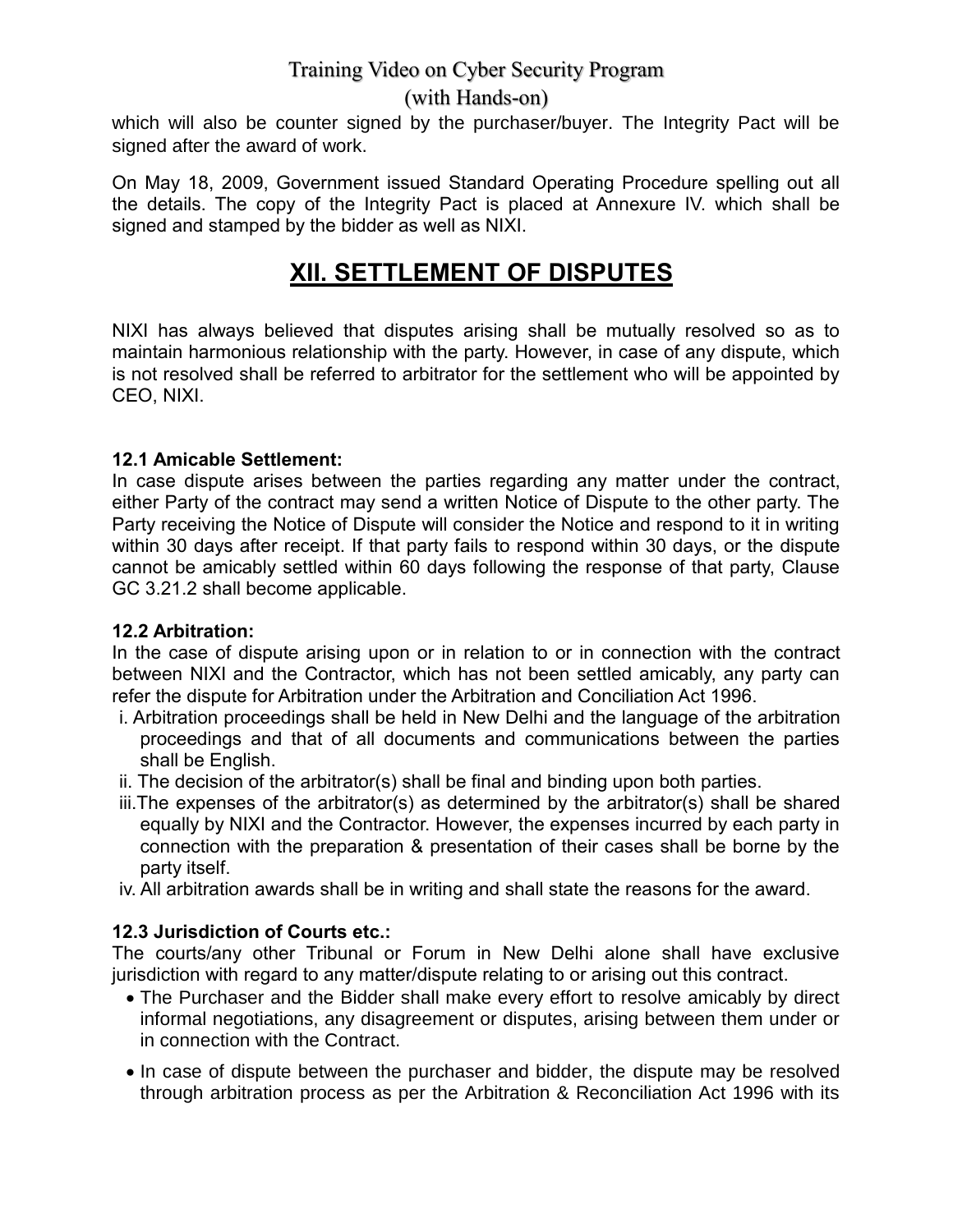seat at New Delhi.

## **XIII. CHANGE MANAGEMENT**

The selected agency shall give prior intimation at least two weeks before changing their workforce personnel"s and other resources during the course of an on-going assignment. It is further added that an agency shall ensure that there is proper knowledge transfer as well as handing over of necessary resources to avoid any kind of dislocation of work.

## **XIV. LIQUIDATED DAMAGES**

In the event of failure to deliver/dispatch the equipment/stores within the stipulated date/period in accordance with the terms and conditions and the specifications mentioned in the supply order and in the event of breach of any of the terms and conditions mentioned in the supply order, NIXI, shall be entitled at its option to enforce the following:

a) To recover from the successful Bidder as agreed Liquidated Damages, a sum not less than 0.5%(Half Percent) of the price of any stores which the successful Bidder has not been able to supply as aforesaid for each week or part of a week during which the delivery of such stores may be in arrears limited to 10% (TEN Percent). Where felt necessary the limit of 10% can be increased to 15% at the discretion of Head of the Materials Management Division.

b) To cancel the supply order or a portion thereof, and if so desired to purchase the stores at the risk and expenses of the defaulting supplier and also/or

c) To purchase elsewhere after notice to the successful Bidder on the account and at the risk of the defaulting supplier, the equipment/stores not supplied or others of similar description without cancelling the supply order in respect of the consignment not yet due for supply/or

d) Whenever under this contract any sum of money is recoverable from and payable by the supplier, NIXI shall be entitled to recover such sum by appropriating in part or in whole by deducting any sum or which at any time thereafter may become due to the successful Bidder in this or any other contracts. Should this sum be not sufficient to recover the full amount recoverable, the successful Bidder shall pay on demand to NIXI the balance amount. The supplier shall not be entitled to any gain on any such purchase.

e) To extend the period of delivery with or without Liquidated Damages as may be considered fit and proper. The Liquidated Damages, if imposed, shall not be more than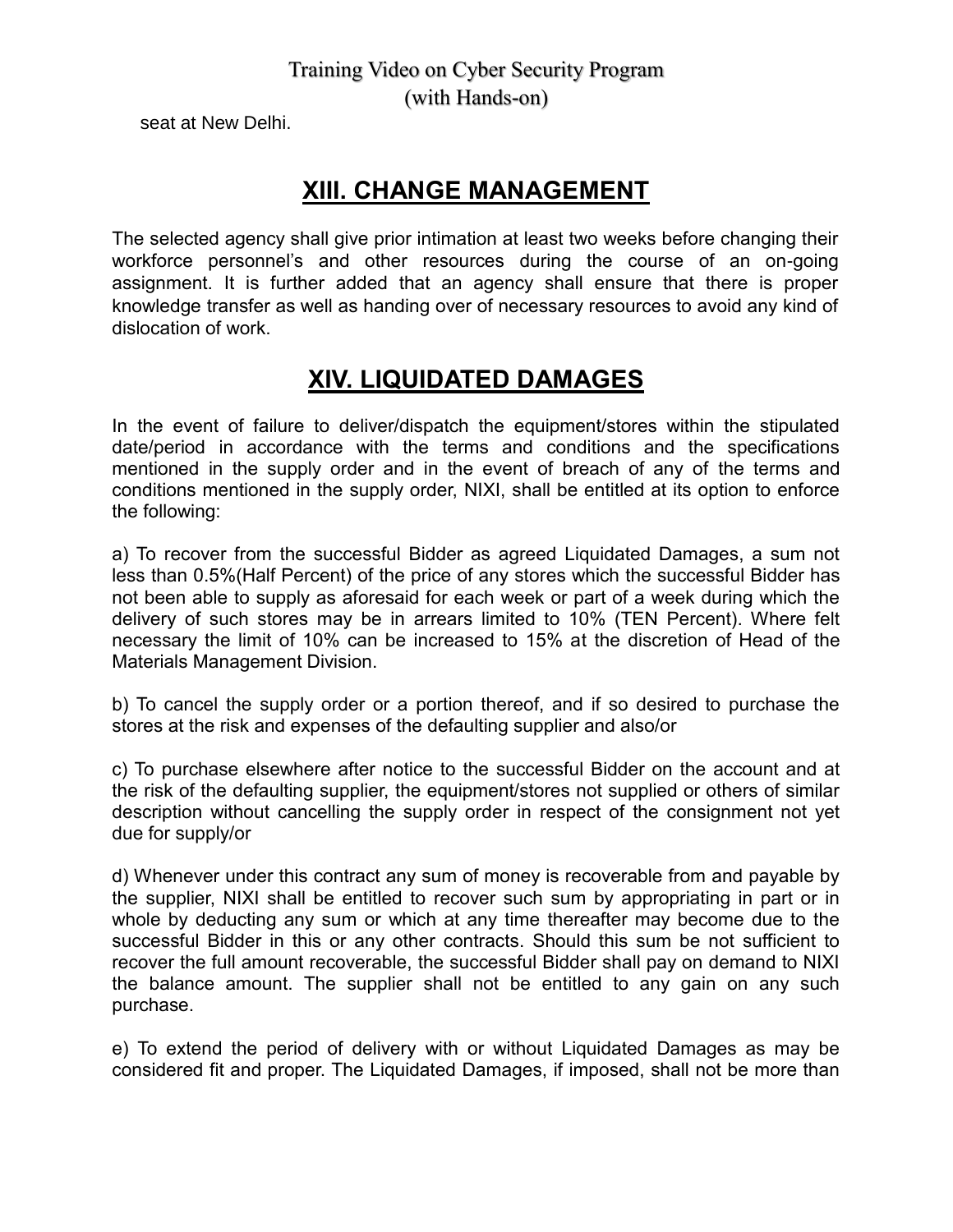(with Hands-on)

the agreed Liquidated Damages referred to in Clause XV (a) above, except in case of Force Majeure condition.

f) To forfeit the Security Deposit/ PBG fully or in part.

## **XV. LAST DATE FOR RESPONSE OF SUBMISSION OF BID**

The bidding parties are advised to carefully go through each clause of tender before submitting their proposal in response to this tender Notice.

The last date for submission of receiving response is mentioned on cover page and Clause III. Any response received after the above deadline will be rejected.

All interested parties may submit their BID at the following address:

**National Internet Exchange of India(NIXI) 9th Floor, B-Wing, Statesman House, 148, Barakhamba Road, New Delhi-110 001 Phone: +91-11-48202004**

In case of any query, you may contact **Shri Chandra Prakash – Supervisor (IRINN)** on **Phone Number +91-11-48202004** or through his e-mail, [prakash@irinn.in](mailto:prakash@irinn.in) before the last date.

## **XVI. DOCUMENTS REQUIRED TO BE SUBMITTED WITH BID**

a. The bidder shall ensure that the documents to be submitted as per the tender document must be enclosed.

| SL.<br>NO. | <b>PARTICULARS</b>                                     | <b>ENCLOSED</b> |    |
|------------|--------------------------------------------------------|-----------------|----|
|            |                                                        | <b>YES</b>      | NΩ |
|            | <b>PROOF OF ENTITY HAVING 3 YEARS EXISTENCE</b>        |                 |    |
|            | <b>PROOF OF FINANCIAL TURNOVER OF LAST THREE YEARS</b> |                 |    |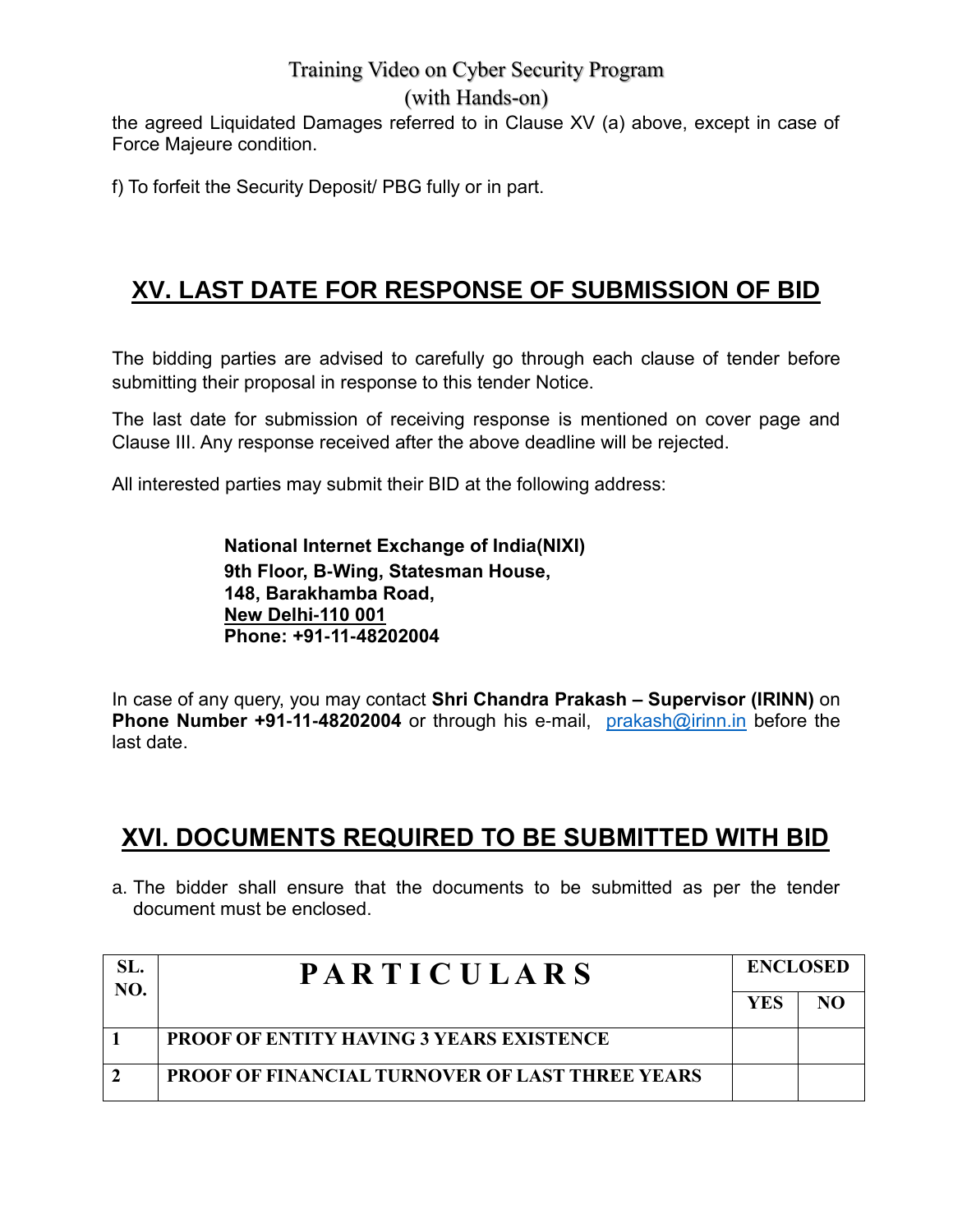#### (with Hands-on)

| $\overline{\mathbf{3}}$ | PROFILE/ SET UP/ ESTABLISHMENT IN INDIA                         |  |
|-------------------------|-----------------------------------------------------------------|--|
| $\overline{\mathbf{4}}$ | <b>PROOF OF MSME/STARTUP/ SC/ST/WOMEN ENTERPRENEUR</b>          |  |
| 5                       | <b>PROOF OF EXPERIENCE</b>                                      |  |
| 6                       | <b>SUBMISSION OF NON-BLACKLISTING</b>                           |  |
| $\overline{7}$          | <b>PROOF OF TENDER FEES</b>                                     |  |
| 8                       | <b>SUBMISSION OF PRE-BID DECLARATION</b>                        |  |
| 9                       | <b>SUBMISSION OF INTEGRITY PACT</b>                             |  |
| 10                      | <b>SUBMISSION OF CONFIDENTIALITY DECLARATION</b>                |  |
| 11                      | <b>SUBMISSION OF BANK DETAILS</b>                               |  |
| 12                      | <b>SUBMISSION OF DECLARATION</b>                                |  |
| 13                      | PHOTOCOPY OF PAN/AADHAR CARDS                                   |  |
| 14                      | <b>SIGNED PHOTOCOPY OF THE TENDER</b>                           |  |
| 15                      | <b>CANCELLED CHEQUE FOR E - PAYMENTS</b>                        |  |
| 16                      | <b>SUBMISSION OF TECHNICAL BID (ENVELOPE PART I)</b>            |  |
| 17                      | <b>SUBMISSION OF PRICE BID (ENVELOPE PART II)</b>               |  |
| 18                      | <b>DULY SIGNED CHECK LIST</b>                                   |  |
| 19                      | ANY OTHER DOCUMENT/S BEING SUBMITTED (PLEASE<br><b>SPECIFY)</b> |  |

- b. He should sign all pages of the tender document. In case the desired document/s are not enclosed with the proposal will be rejected.
- c. The bidder shall carefully go through the tender document and ensure that all document and ensure that all documents are enclosed otherwise their bid will be rejected.
- d. The documents enclosed shall be listed in the prescribed format of checklist (Annexure VIII).

## **XVII. GENERAL CONDITIONS OF TENDER**

Following are the general terms & conditions are for this tender. The bidder/OEM should provide necessary documentary evidence of compliance as follows. Failure to do so for any of the Criteria mentioned below shall result in disqualification of the Bidder.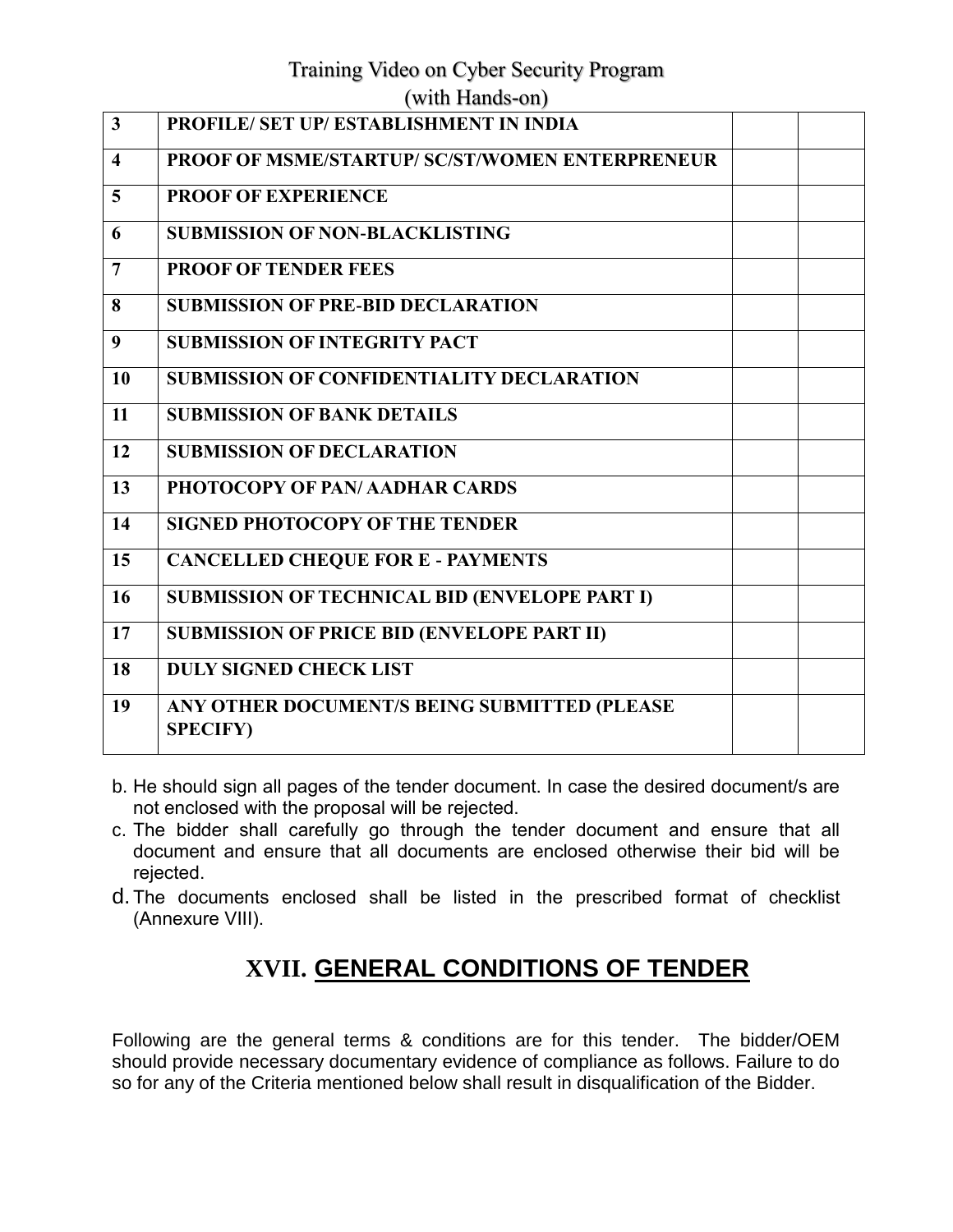#### (with Hands-on)

- 1. The Bidder should be public or private limited company registered / incorporated under The Companies Act, 1956.
- 2. The bidder should have not blacklisted by any Government (Central/State) Department/Undertaking or PSU. A declaration of Non-Blacklisting will be submitted by bidder.
- 3. Bids should be submitted in physical form in sealed envelope at NIXI office as explained in "Bidding System".
- 4. NIXI can reject any bid any time without giving any reasons.
- 5. Any Political/bureaucratic/commercial pressure (directly/indirectly) will amount to disqualification of bid.
- 6. Court jurisdiction will be Delhi/NCR in case dispute required to be settled in Court.
- 7. The bidder shall have excellent experience in execution of work as described in Clause II & Clause V.
- 8. The MSMEs, Start-ups and Women/ SC/ ST Entrepreneurs will get exemption as per the guidelines issued by the Government from time to time.

# **XVIII. SPECIAL CONDITIONS OF TENDER**

#### **1. The Special Terms and Conditions are as under:**

- a) After handing over the video recording and payment of its price to the vendor, it becomes the property of NIXI. No other agency has the right to use the recording elsewhere.
- b) This is a fixed price, and after the payment as per the tender, the party cannot demand anything additional on any account.
- c) Payment terms shall be Quarterly in advance to be calculated from the date of commissioning of link and production of invoice at the address of NIXI H/Q at Delhi.
- d) The completion time for the entire work will be 30 days.
- e) There will be one week notice period from either party. This notice should be submitted in writing and delivered by hand or by official email.
- **f) Fall Clause**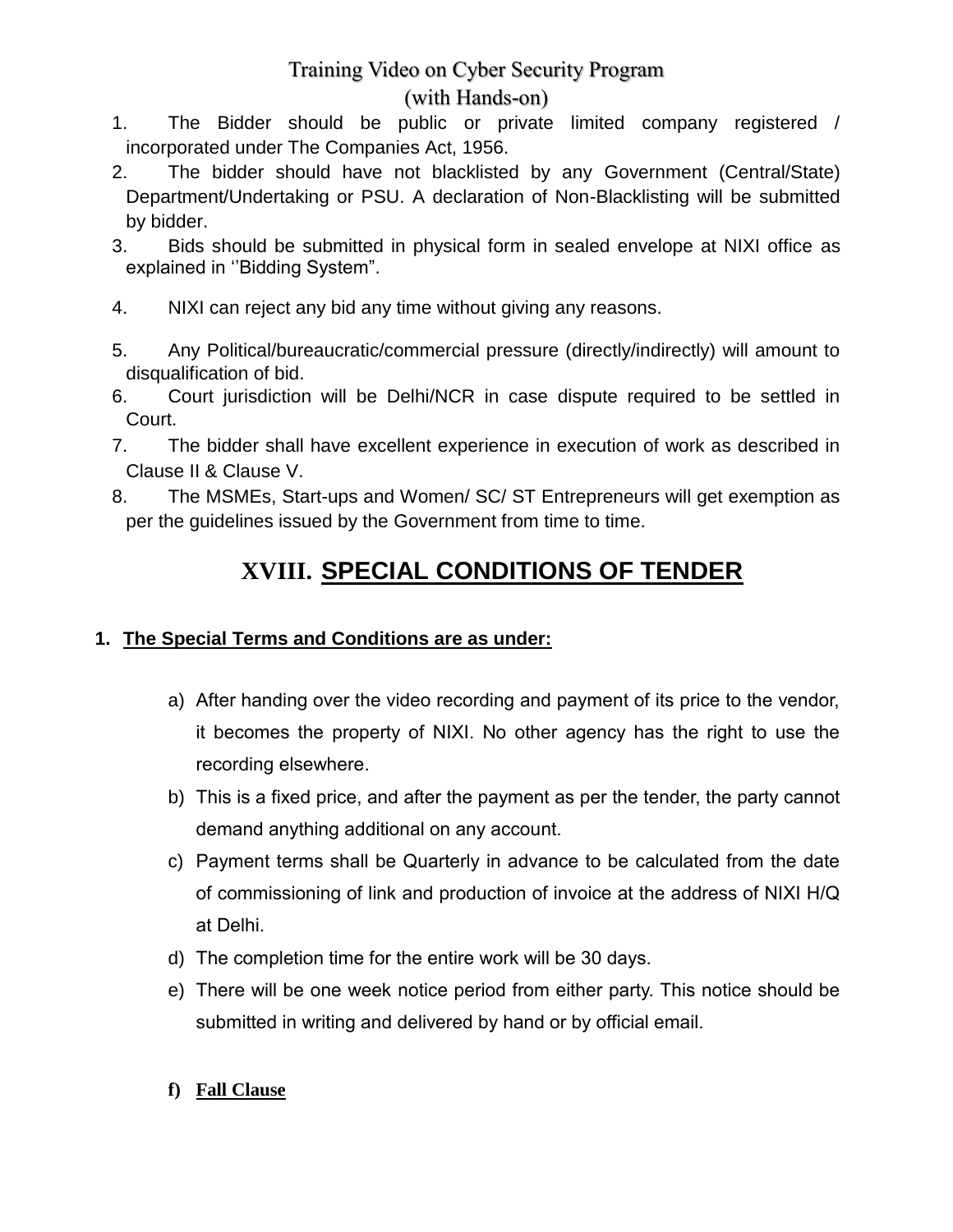The Bidder undertakes that he has not supplied/is not supplying the similar **products**, systems or subsystems at a price lower than that offered in the present bid in respect of any other Ministry/Department of the Government of India and if it is found at any stage that the similar system or sub-system was supplied by the Bidder to any other Ministry/Department of the Government of India at a lower price, then that very price, with due allowance for elapsed time, will be applicable to the present case and the difference in the cost would be refunded by the Bidder to the Buyer, **even** if the contract has already been concluded.

#### **g) Validity of Tender**

1. The contract shall remain in force for three months (90 days) from date of issue of tender.

2. A purchase order may be placed up to the last day of the currency of the rate contract. Delivery date in the purchase order need not necessarily fall within the currency of the rate contract but it can go beyond it depending upon the terms of delivery stipulated in the rate contract or in specifically agreed condition of delivery in respect of particular purchase order.

#### **h) Confidentiality Clause**

The vendor has to give an undertaking that any data, documents, materials or other information disclosed to me in connection with the Services, in any form whatsoever, whether orally, visually, in writing or otherwise (including in computerized or electronic form) will neither be disclosed or misused.

#### **i) Purchasers Rights**

1. NIXI reserves the right to accept/reject any or all the bids in whole or in part and annul the bidding process without assigning any reason whatsoever and is not bound to accept the lowest tender.

2. NIXI reserves the right to award the tender to more than one bidder.

3. NIXI reserves the right to relax/ withdraw any of the terms and conditions mentioned in the Tender Document so as to overcome any problem encountered during the selection of the bidders and also during the course of the execution of the contract. 4. NIXI reserves the right to blacklist a bidder for a suitable period in case the bidder fails to honor its bids without sufficient grounds.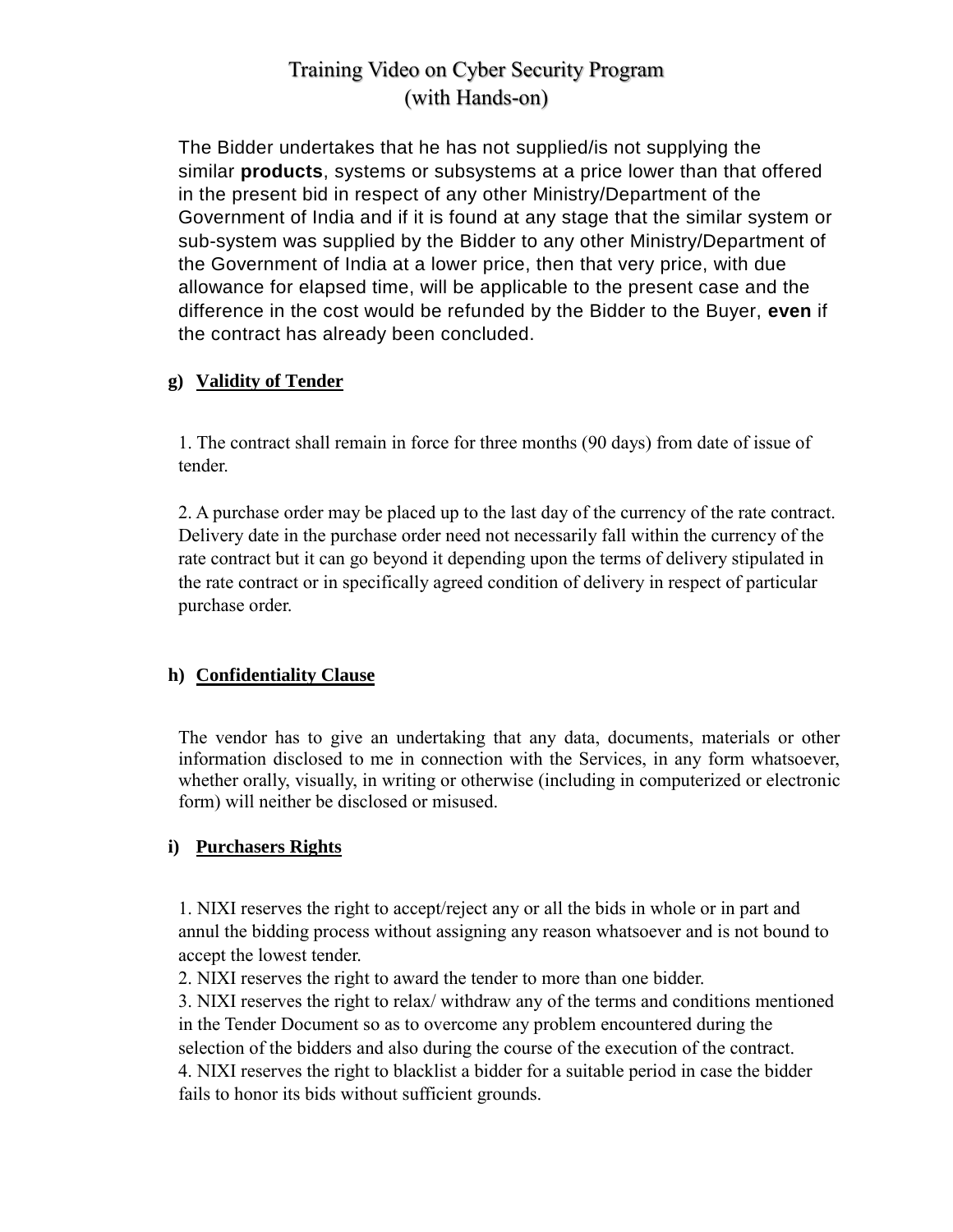5. If a firm after award of the contract violates any of the terms & conditions, it shall be liable to be blacklisted.

#### **j) Subletting**

In no circumstances, the firm shall appoint any sub-contractor or sub-lease the contract. If it is found that the contractor has violated these conditions, the contract will be terminated forthwith without any notice. NIXI reserves the right to terminate this order at any point of time with 15 days' prior intimation to the contractor.

#### **k) Permits, Taxes and other duties:**

The vendor shall obtain necessary road permits, sanctions etc. and pay all necessary taxes and duties in delivering services. NIXI is not responsible for the same.

#### **l) Penalties**

If the successful tenderer will not deliver the goods with in the stipulated time as indicated in the PO, the penalty of 1.0% will be imposed per week, which will not be more than 10%.

The party shall nominate executive to monitor and review the performance on day to day basis. The following officer from NIXI shall co-ordinate:

> **Shri Chandra Prakash Supervisor (IRINN) Phone Number: +91-11-48202004 E-mail:** prakash@irinn.in

**[The other terms and conditions can be seen on Annexure I.]**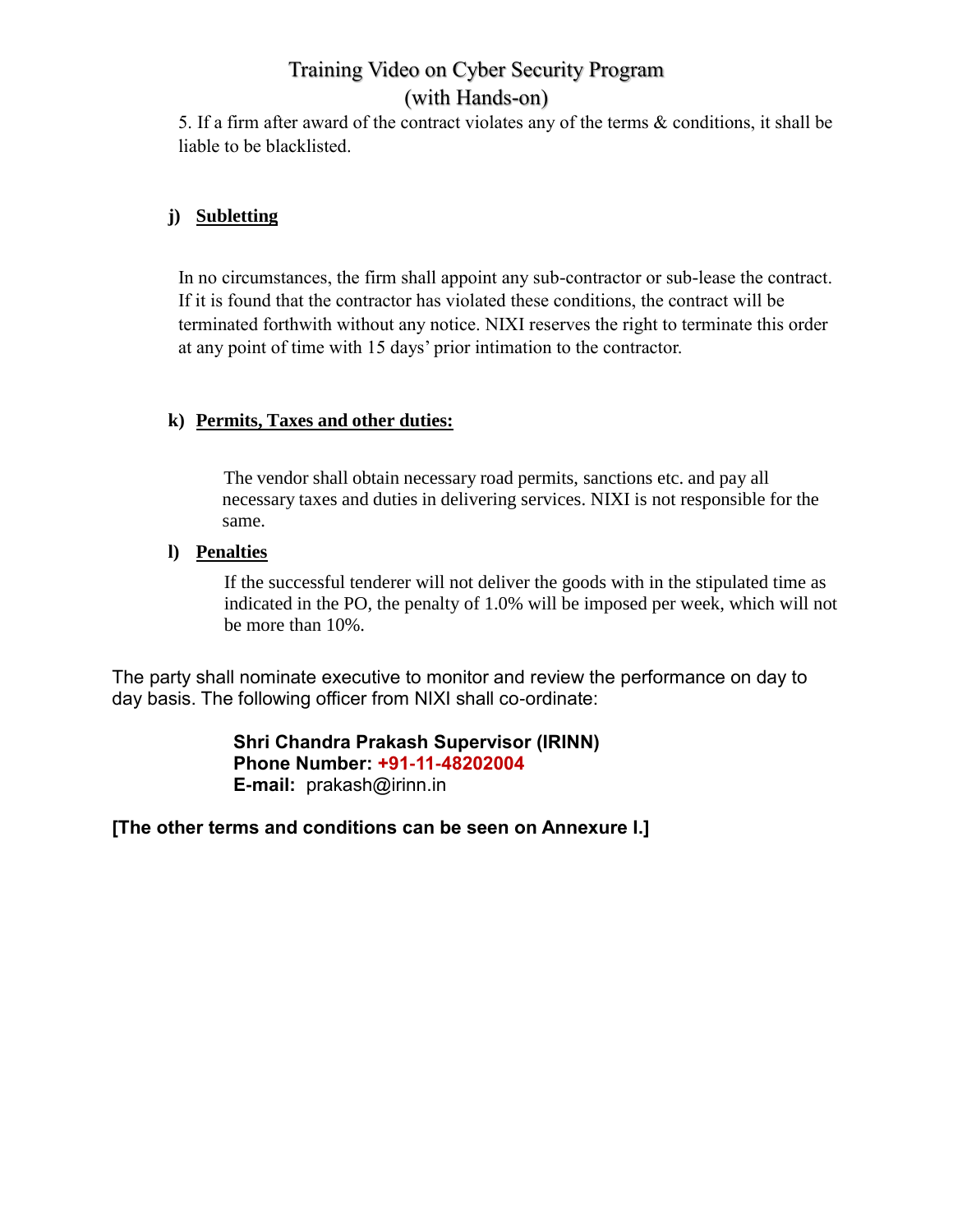**ANNEXURE-I** 

**Financial / Price Bid**

## **Schedule of Rates as per the Scope of Work**

| PARTICULARS                                                                                        | <b>RATES QUOTED</b> |
|----------------------------------------------------------------------------------------------------|---------------------|
| COST OF COMPLETE WORK INCLUDING<br>TRAINER, AUDIO & VIDEO RECORDING,<br>EDITING in HD QUALITY ETC. |                     |
| <b>GST AND OTHER TAXES</b>                                                                         |                     |
| <b>GRAND TOTAL</b>                                                                                 |                     |

**Notes:**

**1. Please see Clause II (Scope) for the details.**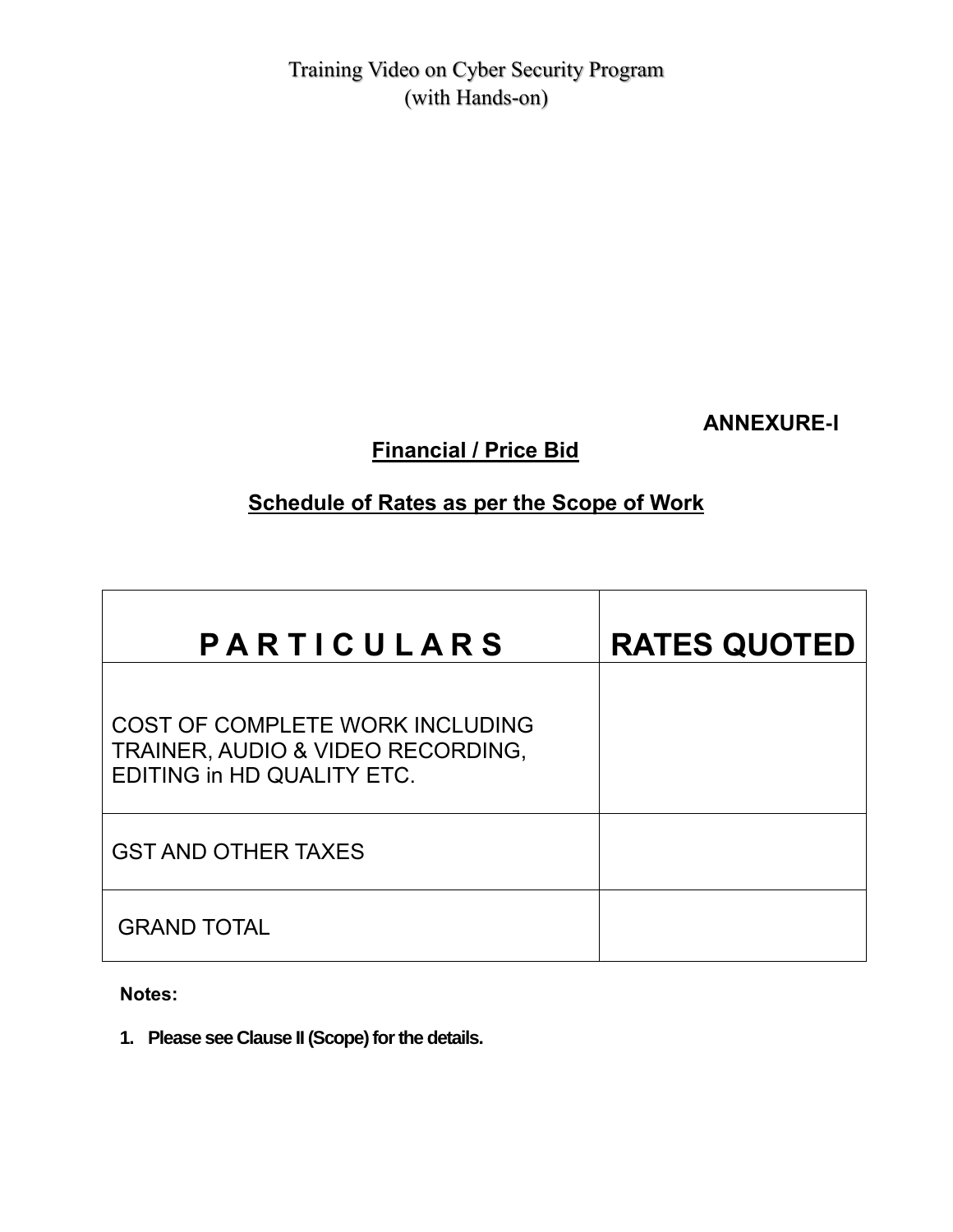### (with Hands-on)

**2. All Prices should be inclusive of implementation and deployment. Any thirdparty product or services needed to make the solution operational should be provided at NO-COST by the bidder.**

## **ANNEXURE-II**

## **BID SECURITY DECLARATION**

**Date: \_\_\_\_\_\_\_\_\_\_\_**

**Tender No. \_\_\_\_\_\_\_\_\_** 

To (insert complete name and address of the purchaser)

------------------ ------------------

I/We, the undersigned, declare that: I/We understand that, according to your conditions, a Bid Securing Declaration must support bids.

l/We accept that /We may be disqualified from bidding tor any contract with you for a period of one year from the date of notification if I am /We are in a breach of any obligation under the bid conditions, because I/We

**a) have withdrawn/modified/amended, impairs or derogates from the tender, my/our Bid during the period of bid validity specified in the form of Bid; or** 

**b) Having been notified of the acceptance of our Bid by the purchaser during the period of bid validity** 

**(i) Fail or reuse to execute the contract, if required, or** 

**(ii) Fail or refuse to furnish the Performance Security, in accordance with the Instructions to Bidders.** 

I/we understand this Bid Securing Declaration shall cease to be valid if I am/we are not the successful Bidder, upon the earlier of

**(i) The receipt of your notification of the name of the successful Bidder; or** 

**(ii) thirty days after the expiration of the validity of my/our Bid.** 

**Signed:**

**Name**: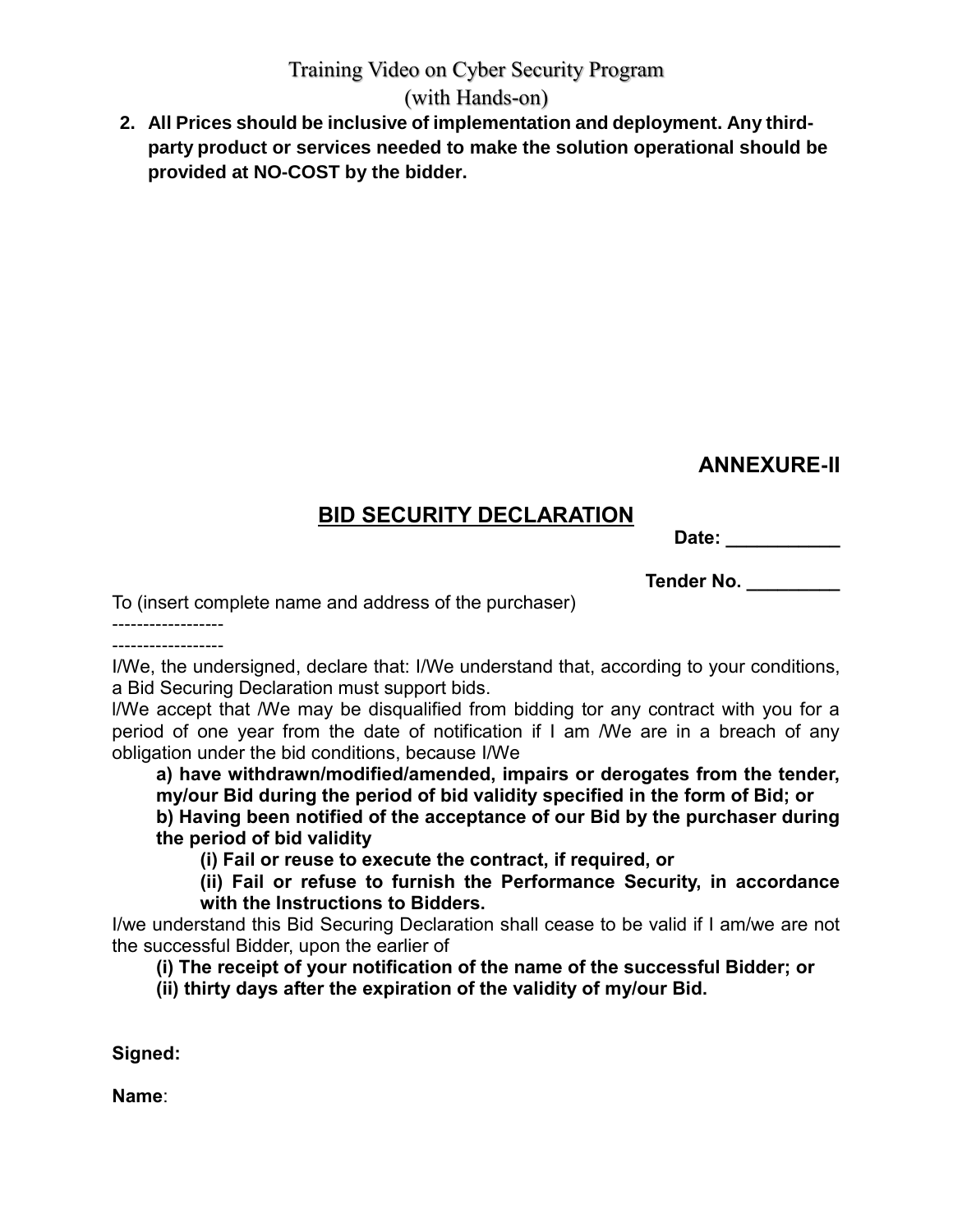**Capacity:**

On behalf of (insert complete name of Bidder) **Dated on----------------------- day of--------------------** (insert date of signing)

#### **Corporate Seal (where appropriate)**

(Note: In case of a Joint Venture, the Bid Securing Declaration must be in the name of all partners to the Joint Venture that submits the bid)

**ANNEXURE-III**

## **INTEGRITY PACT**

#### (**To be executed on plain paper and submitted along with technical bid/tender documents. To be signed by the bidder and NIXI.)**

National Internet Exchange of India (NIXI) hereinafter referred to as "The Principal". AND hereinafter referred to as "The Bidder/Contractor"

#### PREAMBLE

The Principal intends to award, under laid down organizational procedures, contract/s for the Principal values full the Principal values full the Principal values full the state of the state of the  $\sim$  full the Principal values full the state of the state of the state of the state of the state of the state compliance with all relevant laws of the land, rules, regulations, economic use of and of fairness/transparency in its relations with its Bidder(s) and/or Contractor(s).

In order to achieve these goals, the Principal will appoint an Independent External Monitor (IEM), who will monitor the tender process and the execution of the contract for compliance with the principles mentioned above.

#### **Action 1 – Commitments of the Principal**.

1. The Principal commits itself to take all measures necessary to prevent corruption and to observe the following principles: -

a) No employee of the Principal, personally or through family members, will in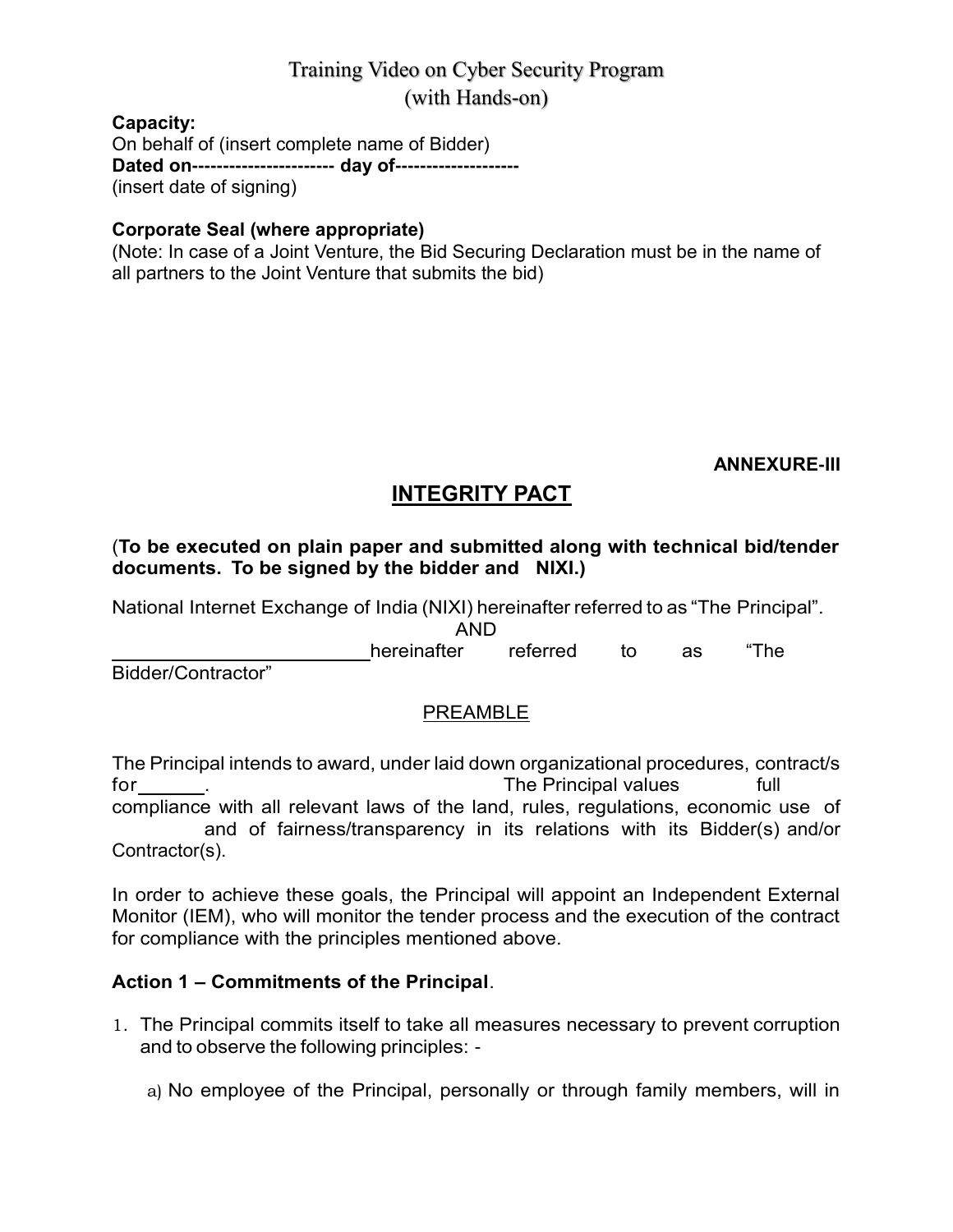#### (with Hands-on)

connection with the tender for, or the execution of a contract, demand, take a promise for or accept, for self or third person, any material or immaterial benefit which the personal is not legally entitled.

- b) The Principal will during the tender process treat all Bidder(s) with equity and reason. The Principal will in particular, before and during the tender process, provide to all Bidder(s) the same information and will not provide to any Bidder(s) confidential/additional information through which the Bidder(s) could obtain an advantage in relation to the process or the contract execution.
- c) The Principal will exclude from the process all known prejudiced persons.
- 2. If the Principal obtains information on the conduct of any of its employees which is a criminal offence under the IPC/PC Act, or if there be a substantive suspicion in this regard, the Principal will inform the Chief Vigilance Officer and in addition can initiate disciplinary actions.

#### **Section 2 – Commitments of the Bidder(s)/Contractor(s)**

- 1. The Bidder(s)/Contractor(s) commit himself to take all measures necessary to prevent corruption. He commits himself to observe the following principles during his participation in the tender process and during the contract execution.
	- a. The Bidder(s)/contractor(s) will not, directly or through any other persons or firm, offer promise or give to any of the Principal"s employees involved in the tender process or the execution of the contract or to any third person any material or other benefit which he/she is not legally entitled to, in order to obtain in exchange any advantage or during the execution of the contract.
	- b. The Bidder(s)/Contractor(s) will not enter with other Bidders into any undisclosed agreement or understanding, whether formal or informal. This applies in particular to prices, specifications, certifications, subsidiary contracts, submission or non-submission of bids or any other actions to restrict competitiveness or to introduce cartelization in the bidding process.
	- c. The Bidder(s)/Contractor(s) will not commit any offence under the relevant IPC/PC Act; further the Bidder(s)/Contractors will not use improperly, for purposes of competition or personal gain, or pass on to others, any information or documents provided by the Principal as part of the business relationship, regarding plans, technical proposals and business details, including information contained or transmitted electronically.
	- d. The Bidder(s)/Contractor(s) of foreign origin shall disclose the name and address of the Agents/representatives in India, if any. Similarly, the bidder(s)/contractor(s) of Indian Nationality shall furnish the name and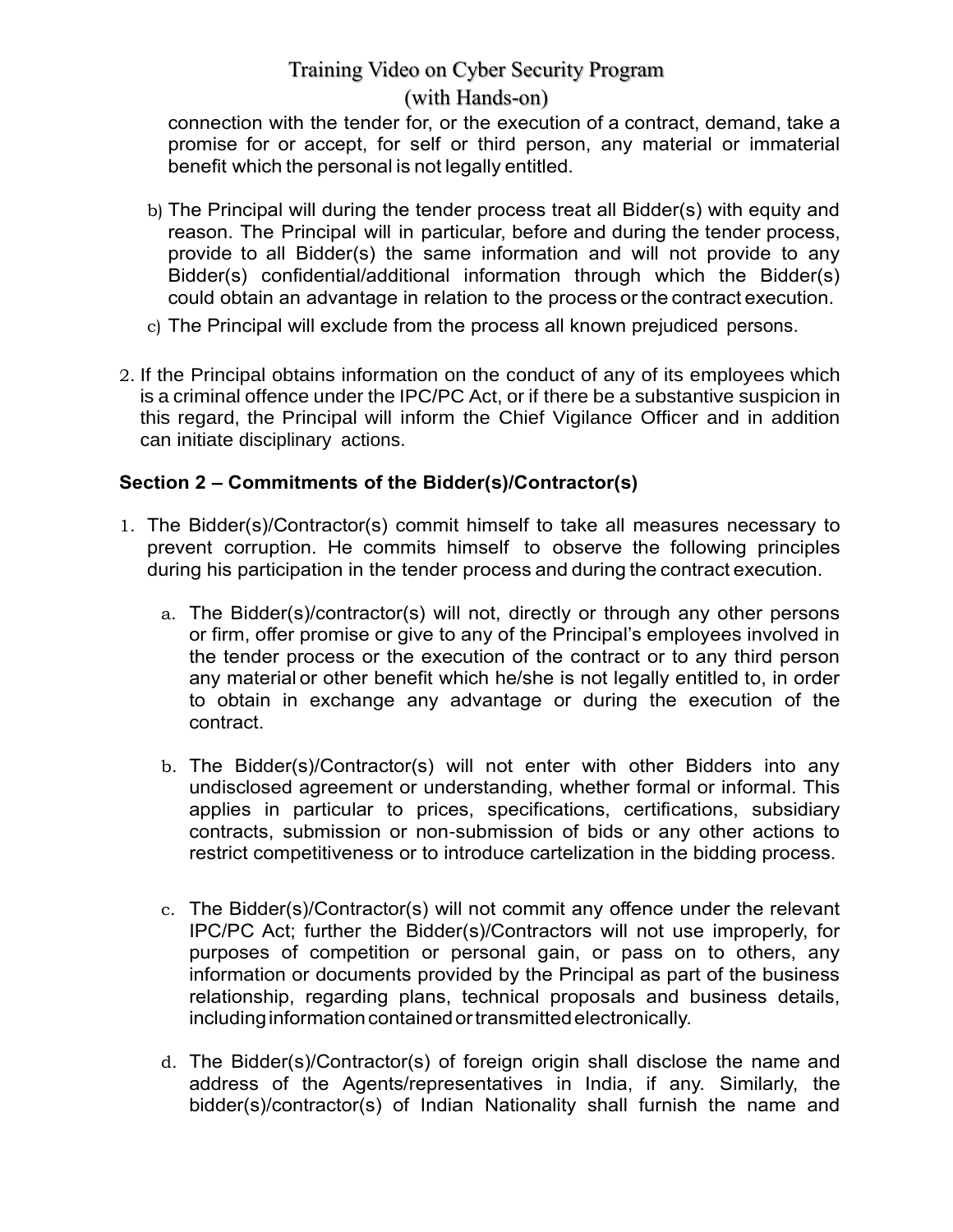#### (with Hands-on)

address of the foreign principals, if any. All the payments made to the India agent/representative have to be in Indian Rupees only.

- e. The Bidder(s)/Contractor(s) will, when presenting his bid, disclose any and all payments he has made, is committed to or intends to make to agents, brokers or any other intermediaries in connection with the award of the contract.
- f. The Bidder(s)/Contractor (s) who have signed the Integrity Pact shall not approach the courts while representing the matter to IEMs and shall wait for their decision on the matter.
- 2. The Bidder(s)/Contractor(s) will not instigate third persons to commit offences outlined above or be an accessory to such offences.

#### **Section 3: Disqualification from tender process and exclusion from future contract**

If the Bidder(s)/Contractor(s), before award or during execution has committed a transgression through a violation of Section 2 above or in any other form such as to put his reliability or credibility in question, the Principal is entitled to disqualify the Bidder(s)/Contractor(s) from the tender process or to terminate the contract, if already signed, for suchreasons.

#### **Section 4: Compensation for Damages**

- 1. If the Principal has disqualified the Bidder(s) from the tender process prior to the award according to Section 3, the Principal is entitled to demand and recover the damages equivalent toEarnest MoneyDeposit/BidSecurity.
- 2. If the Principal has terminated the contract according to Section3, or if the Principal is entitled to terminate the contractaccording to Section3, The Principal shall be entitled to demand and recover from the Contractor liquidated damages of the Contract value or the amount equivalent to Performance Bank Guarantee.

#### **Section 5: Previous Transgression**

- 1. The Bidder declares that no previous transgressions occurred in the last three years with any other company in any country conforming to the TII"s anticorruption approach or with any other public sector enterprise in India that could justify his exclusion from the tender process.
- 2. If the bidder makes incorrect statement on this subject, he can be disqualified from the tender process and appropriate action can be taken including termination of the contract, if already awarded, for suchreason.

#### **Section 6: Equal treatment of all Bidders / Contractors / Sub -contractors**.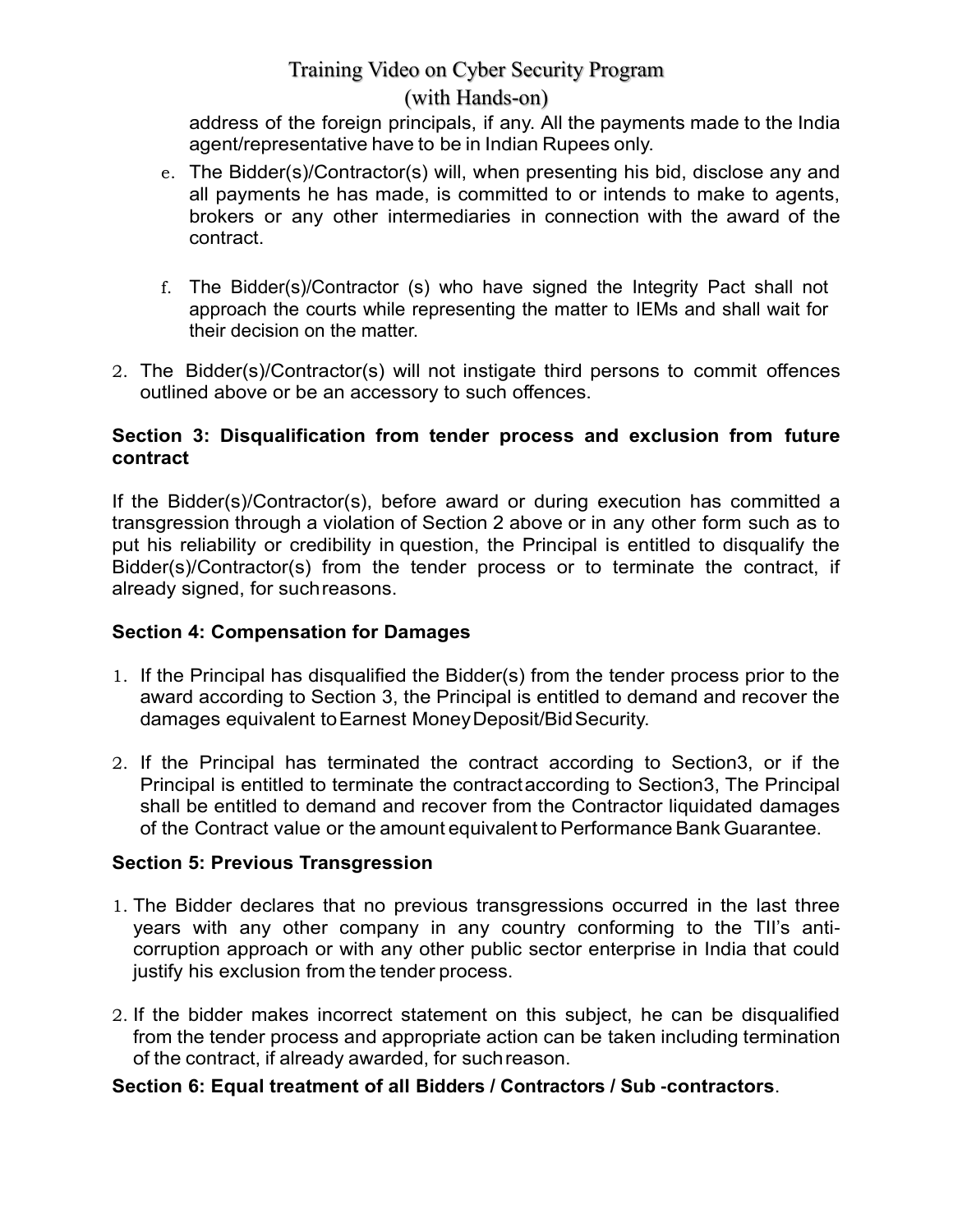#### (with Hands-on)

- 1. In case of sub –contracting, the Principal Contractor shall take the responsibility of adoption of Integrity Pact by the Sub – Contractor.
- 2. The Principal will enter into agreements with the identical conditions as this one with all bidders and Contractors.
- 3. The Principal will disqualify from the tender process all bidders who do not sign this Pact or violate its provisions.

#### **Section 7: Criminal charges against violation Bidder(s) / Contractor(s) / Subcontractors(s)**.

If the Principal obtains knowledge of conduct of a Bidder(s)/ Contractor(s) which constitutes corruption, or if the Principal has substantive suspicion in this regard, the Principal will inform the same to the Chief Vigilance Officer.

#### **Section 8: Independent External Monitor/Monitors**

- 1. The Principal appoints competent and credible Independent External Monitor for this Pact after approval of Central Vigilance Commission. The task of the Monitor is to review independently and objectively, whether and to what extent the parties comply with the obligations under this agreement.
- 2. The Monitor is not subject to instructions by the representatives of the parties and performs his functions neutrally and independently. The Monitor will have access to all contract documents, whenever required. It will be obligatory for him to treat the information and documents of bidders /contractors as confidential. He reports to the Chief Executive Officer, NIXI.
- 3. The Bidder(s)/Contractor(s) accepts that the Monitor has the right to access without restriction to all project documentation of the Principal including that provided by the Contractor. The Contractor will also grant the Monitor, upon his request and demonstration of a valid interest, unrestricted and unconditional access to his project documentation. The same is applicable to Subcontractors.
- 4. The Monitor is under contractual obligation to treat the information and documents of the Bidder(s)/Contractor(s)/Subcontractor(s) with confidentiality. The Monitor has also signed declarations on "Non – Disclosure of Confidential Information" and of "Absence of Conflict of Interest" In case of any conflict of interest arising at a later date, the IEM shall inform Chief Executive Officer, NIXI. and recuse himself/herself from the case.
- 5. The Principal will provide to the Monitor sufficient information about all meetings among the parties related to the Project provided such meetings could have an impact on the contractual relations between the Principal and the Contractor. The parties offer to the Monitor the option to participate in such meetings.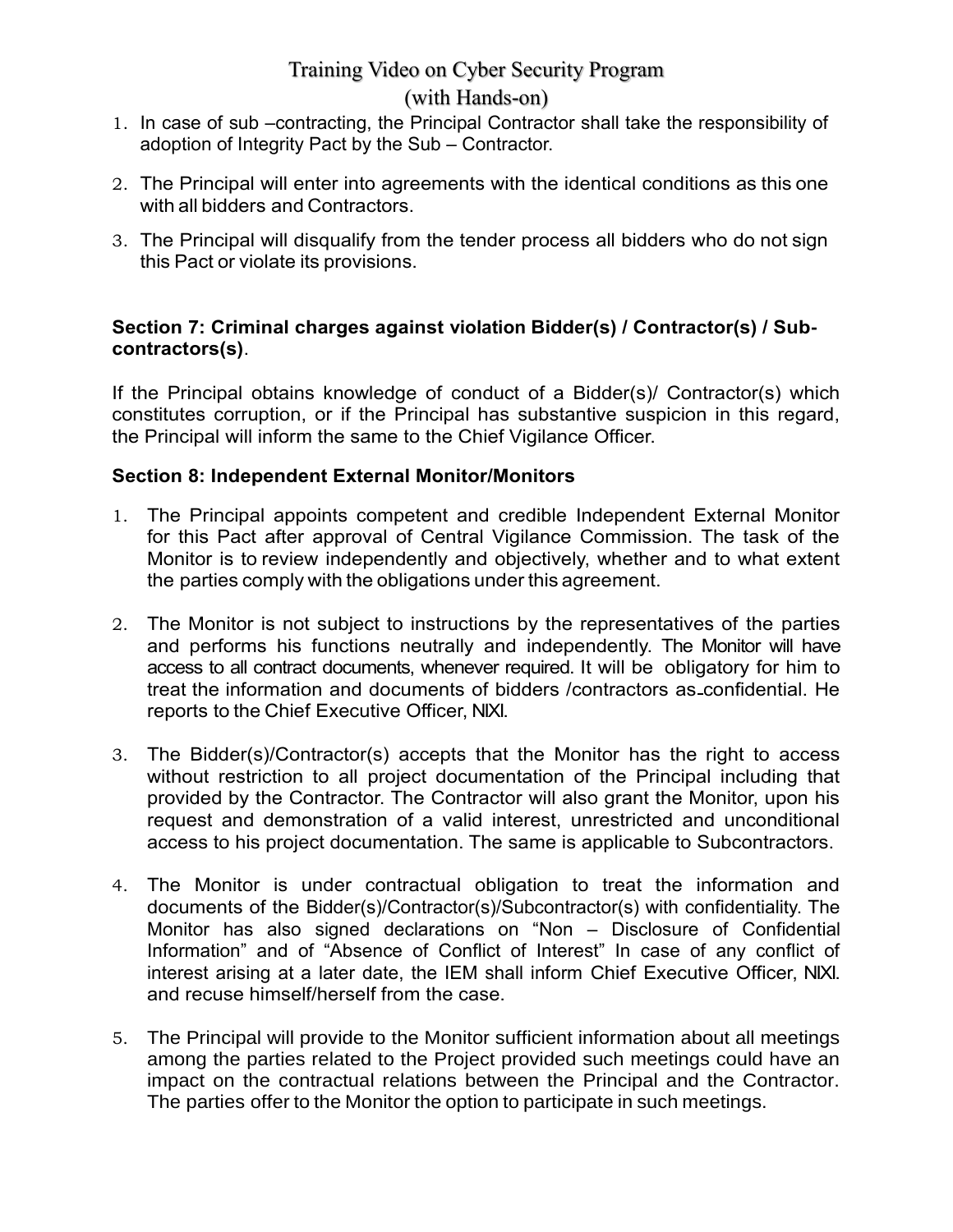#### (with Hands-on)

- 6. As soon as the Monitor notices, or believes to notice, a violation of this agreement, he will so inform the Management of the Principal and request the Management to discontinue or take corrective action, or to take other relevant action. The monitor can in this regard submit non-binding recommendations. Beyond this, the Monitor has no right to demand from the parties that they act in a specific manner, refrain from action or tolerate action.
- 7. The Monitor will submit a written report to the Chief Executive Officer, NIXI within 8 to 10 weeks from the date of reference or intimation to him by the Principal and, should the occasion arise, submit proposals for correcting problematic situations.
- 8. Monitor shall be entitled to compensation on the same terms as being extended to/provided to Independent Directors on BFL Board.
- 9. If the Monitor has reported to the Chief Executive Officer, NIXI, a substantiated suspicion of an offence under relevant IPC/PC Act, and the Chief Executive Officer, NIXI has not, within the reasonable time taken visible action to proceed against such offence or reported it to the Chief Vigilance Officer, the Monitor may also transmit this information directly to the Central Vigilance Commissioner.
- 10. The word "Monitor" word include both singular and plural.

#### **Section 10 : Pact Duration**

This pact begins when both parties have legally signed it. It expires for the Contractor 12 months after the last payment under the contract, and for all other Bidder 6 months after the contract has been awarded.

If any claim is made/lodged during this time, the same shall be binding and continue to be valid despite the lapse of this pact as specified above, unless it is discharged/determined by Chief Executive Officer, NIXI.

#### **Section 11 : Other Provisions**

 This agreement is subject to Indian Law. Place of performance and jurisdiction is the registered office of the Principal i.e.

**9th Floor, B-Wing, Statesman House, 148, Barakhamba Road, New Delhi-110 001 India**

- Changes and supplements as well as termination notices need to be made in writing. Side agreements have not been made.
- If the contractor is a partnership or a consortium, this agreement must be signed by all partners or consortium members.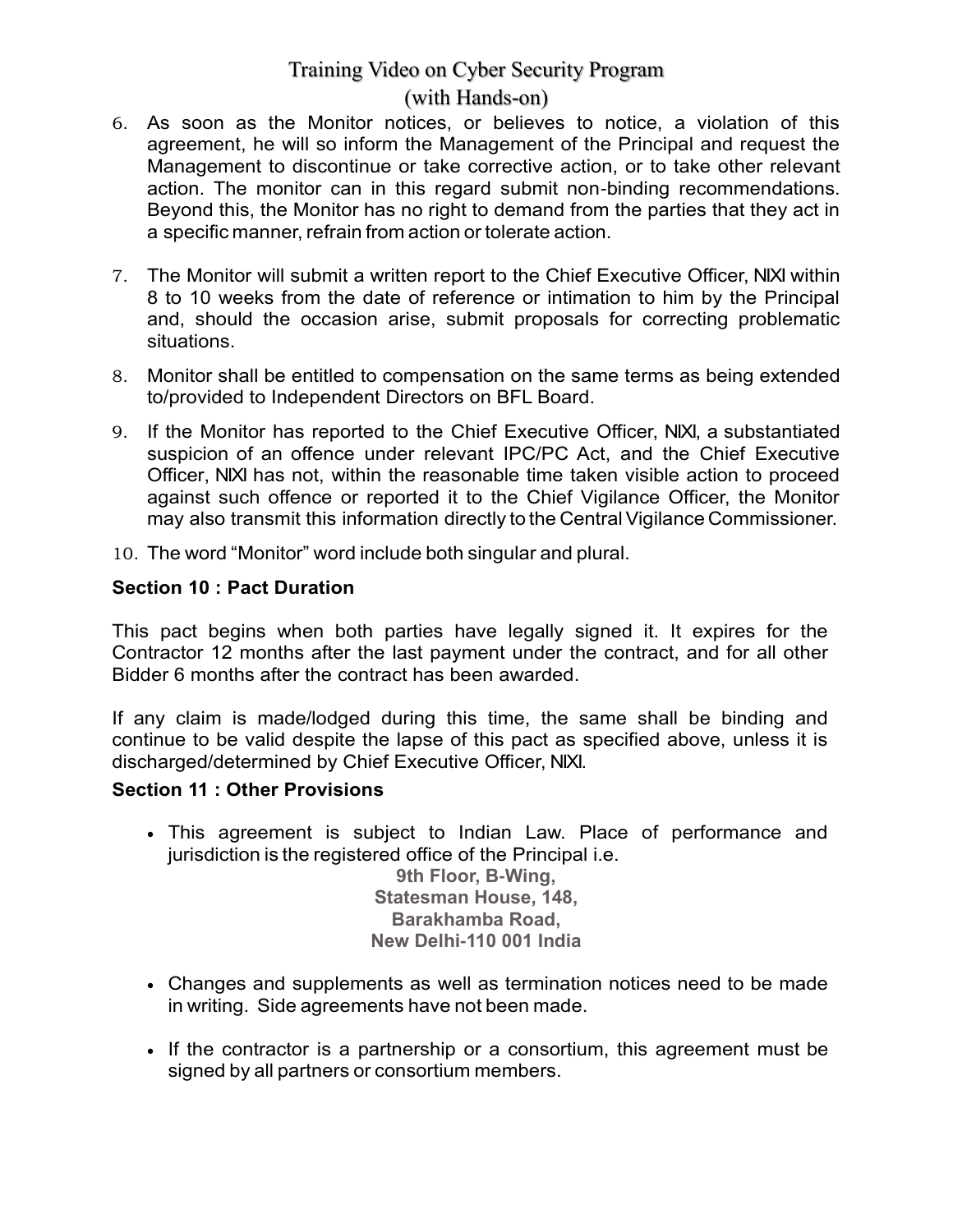### (with Hands-on)

- Should one or several provisions of this agreement turn out to be invalid, the remainder of this agreement remains valid. In this case, the parties will strive to come to an agreement to their original intentions.
- Issues like Warranty/Guarantee etc. shall be outside the purview of the IEMs.
- In the event of any contradiction between the Integrity Pact and its Annexure, the clause in the Integrity Pact will prevail.

| (For & on behalf of the Principal)<br>Bidder/Contractor) | &<br>(For<br>behalf<br>of<br>on |
|----------------------------------------------------------|---------------------------------|
| (Office Seal)                                            | (Office Seal)                   |
| Place                                                    | Dated                           |
| Witness 1 :<br>(Name & Address)                          | Witness 1:<br>(Name & Address)  |
| Witness 2:<br>(Name & Address)                           | Witness 2:<br>(Name & Address)  |

 $\mathcal{L}_\text{max}$  , and the contract of the contract of the contract of the contract of the contract of the contract of  $\mathcal{L}_\text{max}$  , and the contract of the contract of the contract of the contract of the contract of the contract of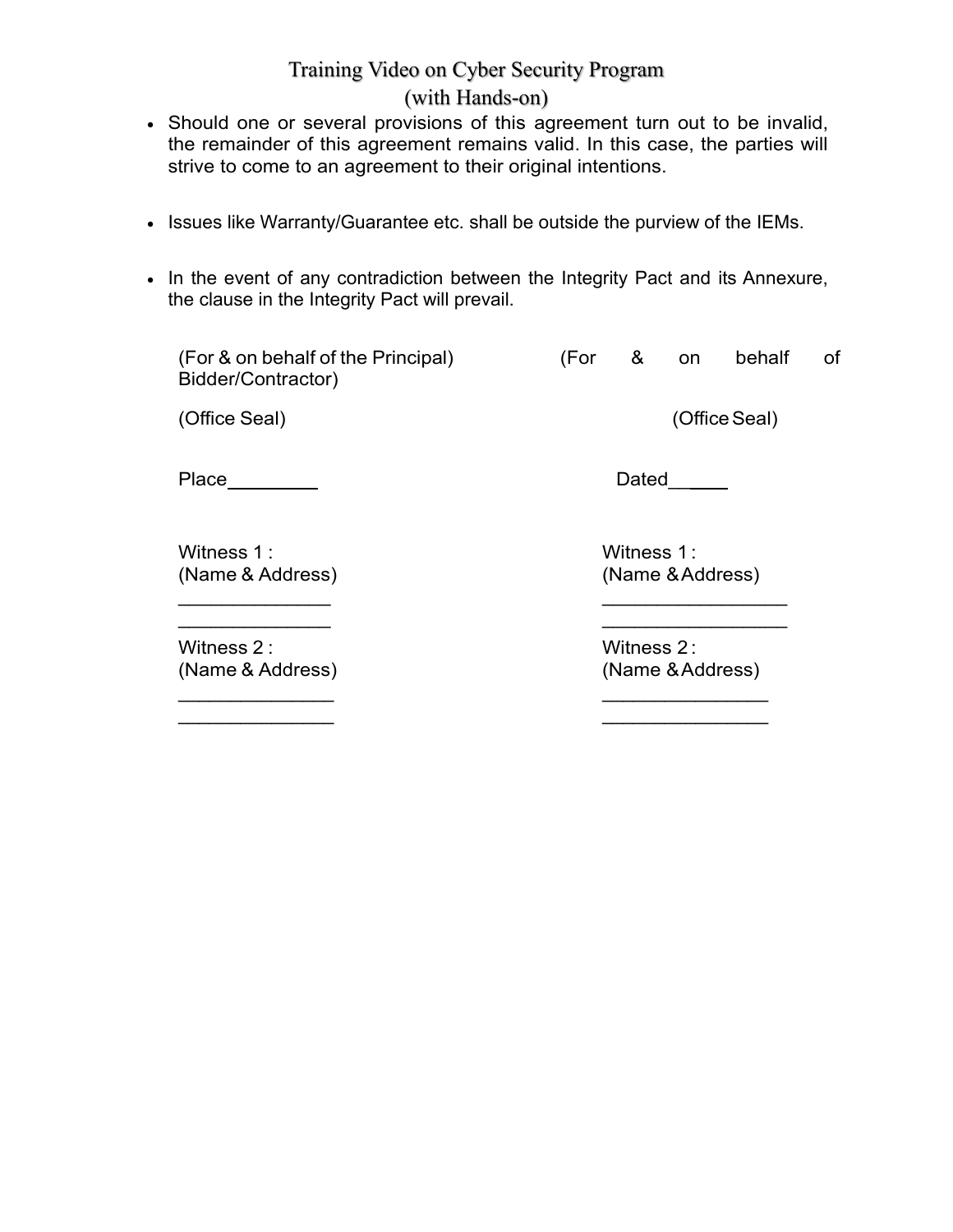**ANNEXURE-IV**

# **UNDERTAKING**

**I/ we, hereby declare that the information furnished above is true, complete and correct to the best of my knowledge and belief.**

**I undertake the responsibility to inform you of any changes therein, immediately.**

**It is further declared that I/ we will provide the proofs if desired by NIXI, failing which our bid can be rejected.**

**I understand that in the event of my information being found false or incorrect at any stage, my/ our proposal shall be liable to cancellation / termination without notice or any compensation in lieu thereof.**

| <b>SIGNATURES</b>                          |  |
|--------------------------------------------|--|
| <b>NAME OF AUTHORISED</b><br><b>PERSON</b> |  |
| <b>NAME OF COMPANY</b>                     |  |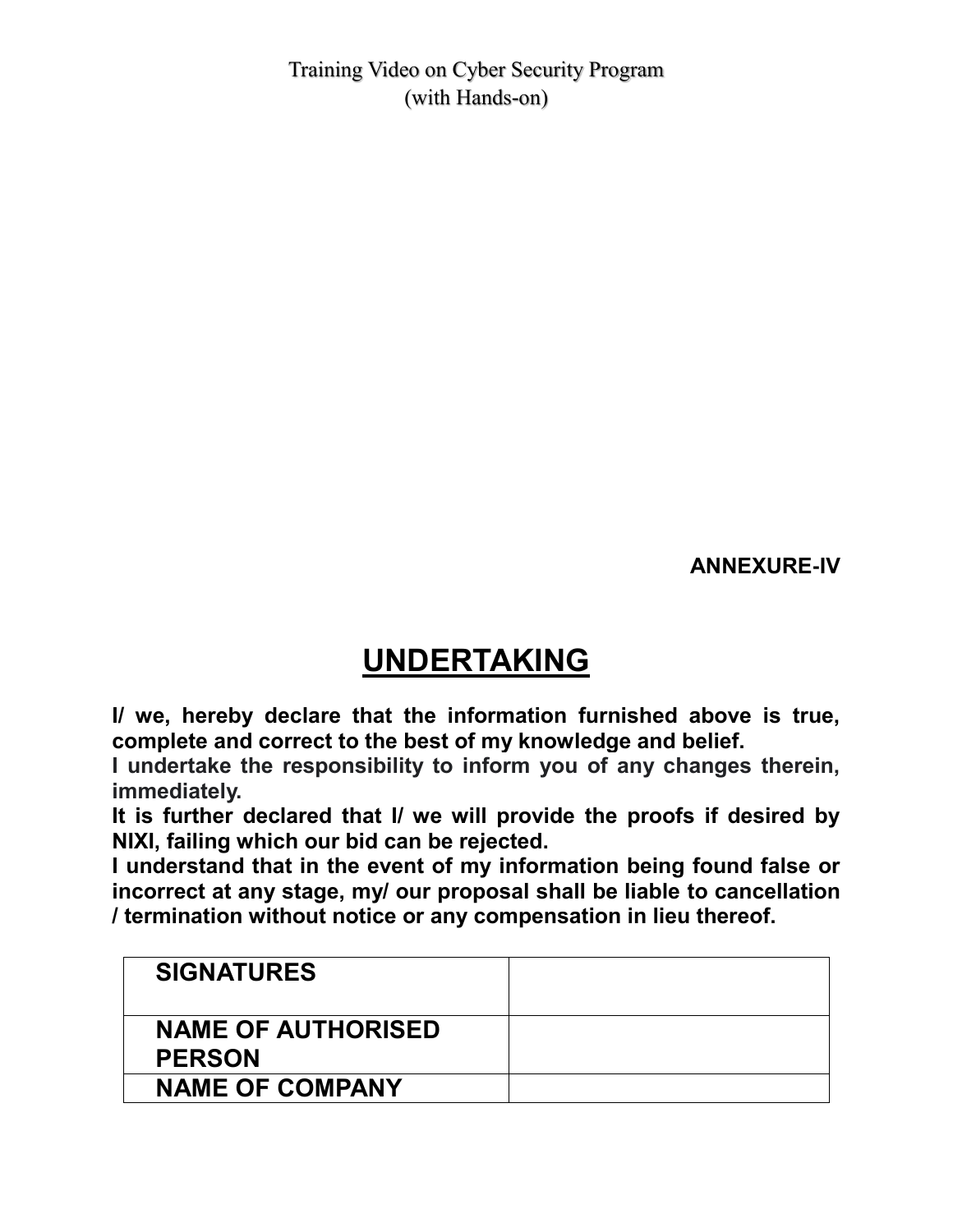| $\cdots$                     |  |  |
|------------------------------|--|--|
|                              |  |  |
| <b>AFFIX SEAL OF COMPANY</b> |  |  |
|                              |  |  |
|                              |  |  |
|                              |  |  |
|                              |  |  |

## **ANNEXURE-V**

## **CONFIDENTIALITY DECLARATION**

I/We, the undersigned, do hereby declare and confirm that I am aware that I have been assigned to render certain services (the "Services") for the Office of the National Internet Exchange of India (NIXI) in connection with the Agreement, dated \_\_\_\_ 2017, between NIXI and me/ us **EXECUTE:** (Full name of the Contractor). In connection therewith, I hereby undertake and agree as follows:

#### **1. Certain Definitions**

(a) "Confidential Information" means any data, documents, materials or other information disclosed to me in connection with the Services, in any form whatsoever, whether orally, visually, in writing or otherwise (including in computerized or electronic form).

(b) "Permitted Purpose" means the use of the Confidential Information to perform the Services.

#### **2. The Contractor"s Confidentiality Obligations**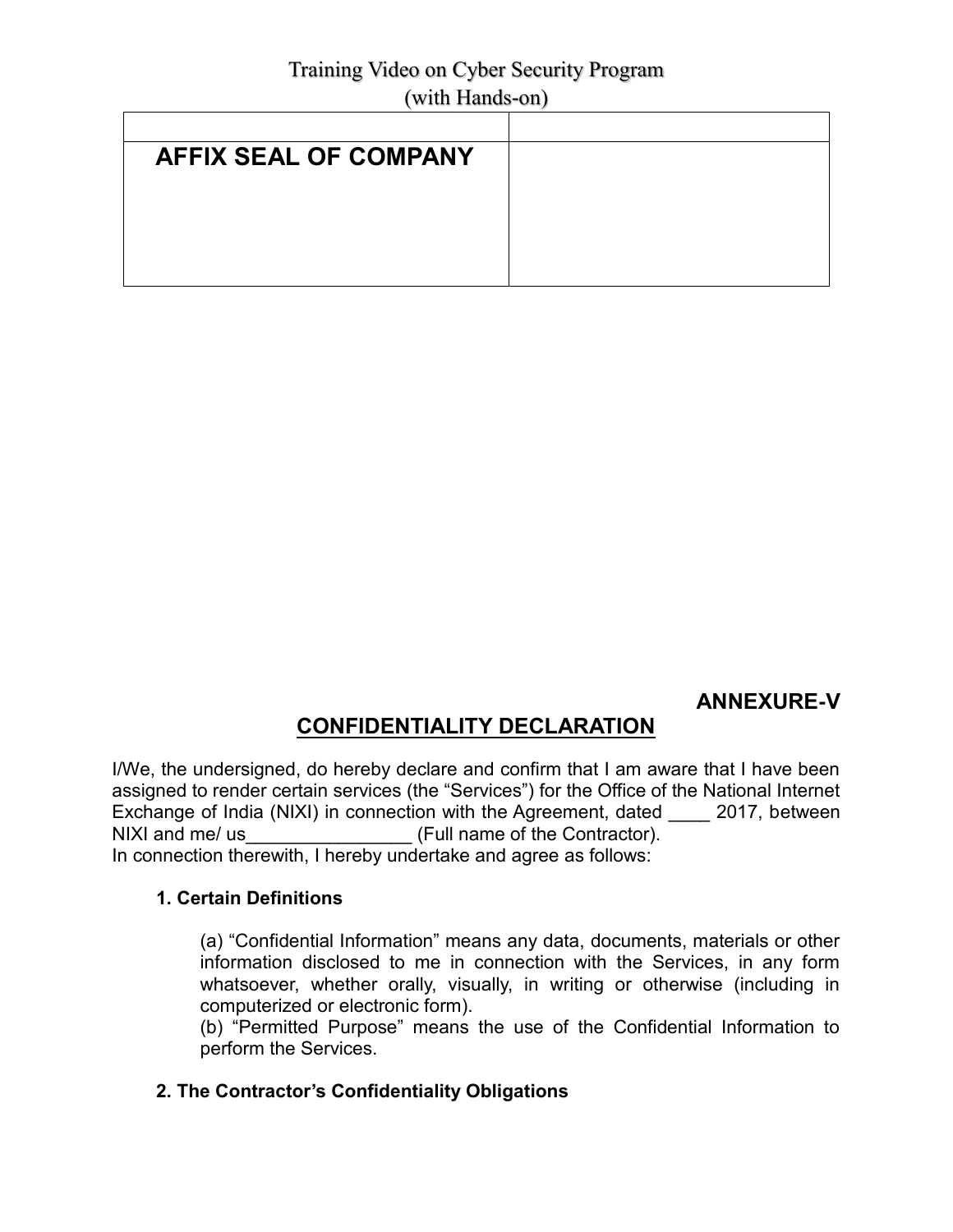(a) I understand that the Contractor is subject to confidentiality obligations pursuant to the Contract.

(b) I have read and understand Clause XIX of tender document of NIXI, which will be strictly adhered to.

#### **3. Undertakings**

(a) I undertake to conduct myself and render services with a view to ensuring full compliance by the Contractor in view of the Clause XIX. In case of any doubt, I shall consult with NIXI or their nodal officer for their advice.

(b) I shall:

(i) use the same care and discretion to avoid disclosure, publication or dissemination of the Confidential Information as I use with my own similar information that I do not wish to disclose, publish or disseminate; and,

(ii) use the Confidential Information solely for the Permitted Purpose.

(c) Upon the request NIXI, or upon the termination or expiry of my/ our contract, I/ we shall immediately return NIXI all Confidential Information disclosed to me/ us or to which I/we had access during or as a result of the performance of the Services, together with all copies thereof. I/ we further undertake that no information (as per Clause XIX), or documents or stored in the memory shall be disclosed to anyone or misused in any way.

**SIGNED: \_\_\_\_\_\_\_\_\_\_\_\_\_\_\_\_\_\_\_\_\_\_\_\_\_\_**

**Name:**  $\blacksquare$ 

**Date: Place:**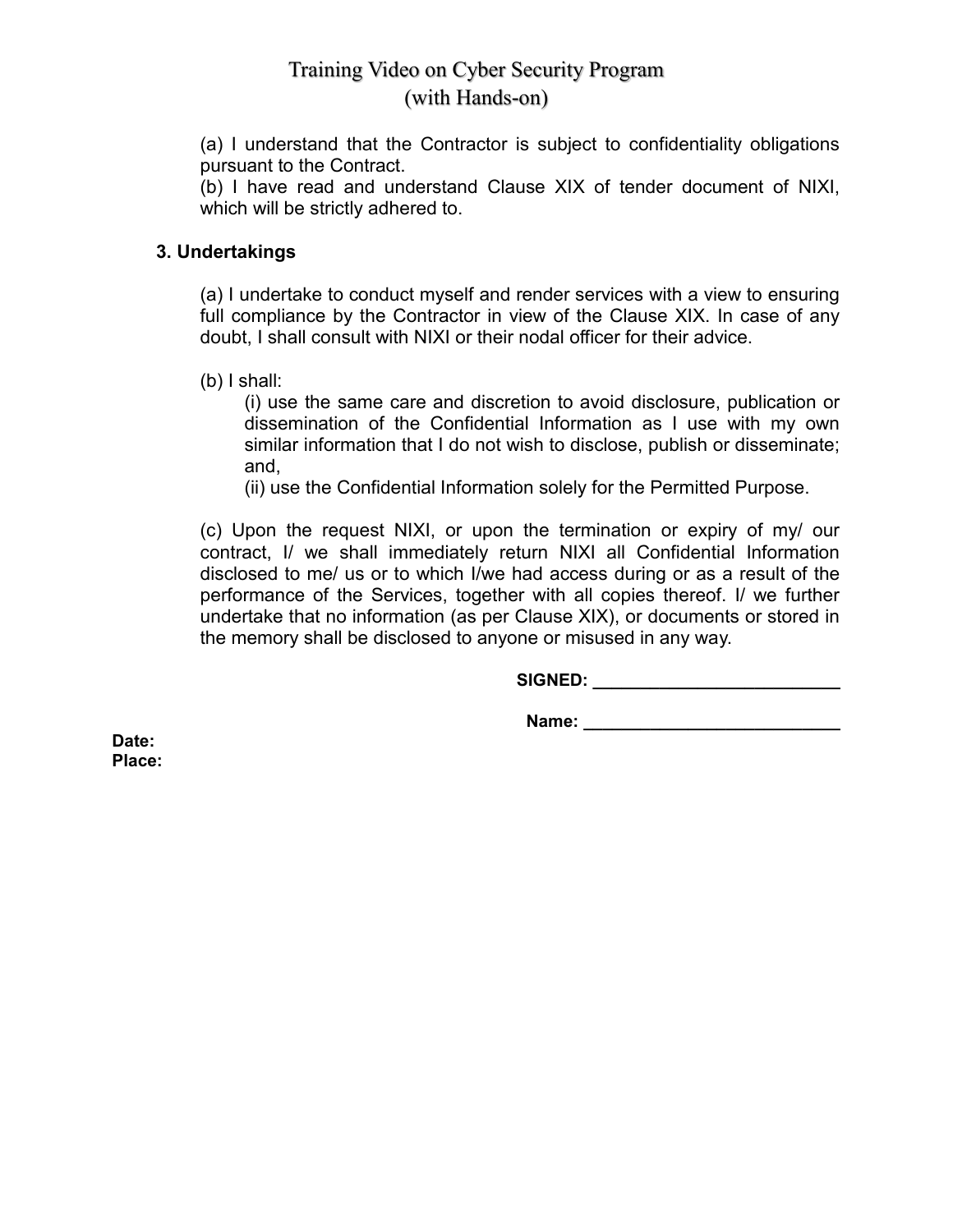#### **ANNEXURE-VI**

## **PERFORMANCE BANK GUARANTEE**

Ref: Date Date Communication of the Communication of the Date Date

Bank Guarantee NO.

To

National Internet Exchange of India (NIXI) 9th Floor, B-Wing, Statesman House, 148 Barakhamba Road, New Delhi - 110001

1. Against contract vide Advance Acceptance of the Tender No. dated covering (hereinafter called the said "Contract") entered into between the National Internet Exchange of India (NIXI) (hereinafter called "the Purchaser") and --------------------------------- (hereinafter called the "Bidder") this is to certify that at the request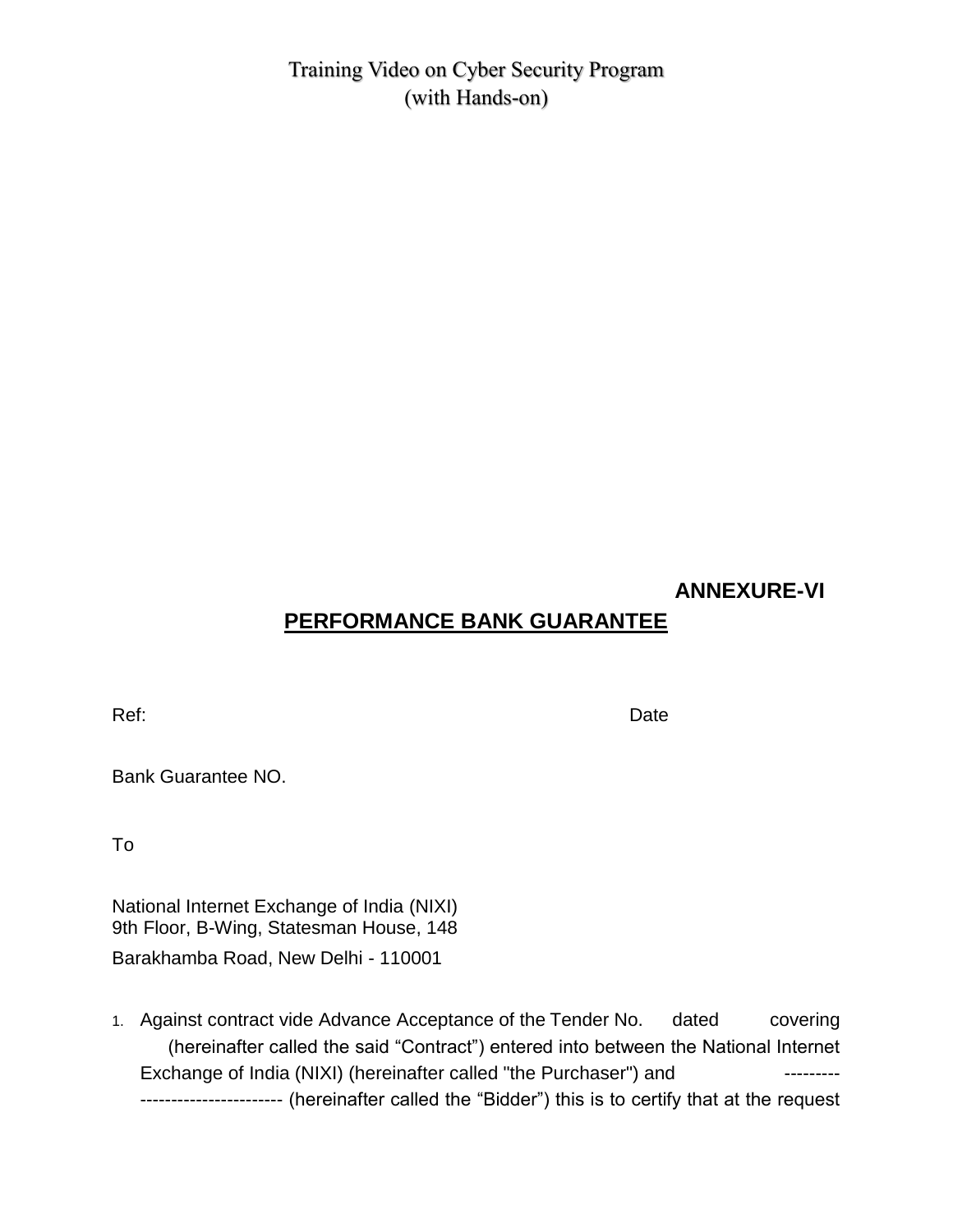of the Bidder we Bank Ltd., are holding in trust in favour of the Purchaser, the amount of -------------------------------(write the sum here in words) to indemnify and keep indemnified the Purchaser against any loss or damage that may be caused to or suffered by the Purchaser by reason of any breach by the Bidder of any of the terms and conditions of the said contract and/or in the performance thereof. We agree that the decision of the Purchaser, whether any breach of any of the terms and conditions of the said contract and/or in the performance thereof has been committed by the Bidder and the amount of loss or damage that has been caused or suffered by the Purchaser shall be final and binding on us and the amount of the said loss or damage shall be paid by us forthwith on demand and without demur to the Purchaser.

- 2. We Bank Ltd, further agree that the guarantee herein contained shall remain in full force and effect during the period that would be taken for satisfactory performance and fulfilment in all respects of the said contract by the Bidder i.e. till hereinafter called the said date and that if any claim accrues or arises against us Bank Ltd, by virtue of this guarantee before the said date, the same shall be enforceable against us \_\_\_\_\_\_\_\_\_\_Bank Ltd, notwithstanding the fact that the same is enforced within six months after the said date, provided that notice of any such claim has been given to us Bank Ltd, by the Purchaser before the said date. Payment under this letter of guarantee shall be made promptly upon our receipt of notice to that effect from the Purchaser.
- 3. It is fully understood that this guarantee is effective from the date of the said contract and that We **Bank Ltd, undertake not to revoke this quarantee** during its currency without the consent in writing of the Purchaser.
- 4. We undertake to pay to the Purchaser any money so demanded notwithstanding any dispute or disputes raised by the Bidder in any suit or proceeding pending before any court or Tribunal relating thereto our liability under this present bond being absolute and unequivocal. The payment so made by us under this bond shall be a valid discharge of our liability for payment there under and the Bidder shall have no claim against us for making such payment.
- 5. We Bank Ltd, further agree that the Purchaser shall have the fullest liberty, without affecting in any manner our obligations hereunder to vary any of the terms and conditions of the said contract or to extend time of performance by the Tendered from time to time or to postpone for any time of from time to time any of the powers exercisable by the Purchaser against the said Bidder and to forebear or enforce any of the terms and conditions relating to the said contract and we, Bank Ltd., shall not be released from our liability under this guarantee by reason of any such variation or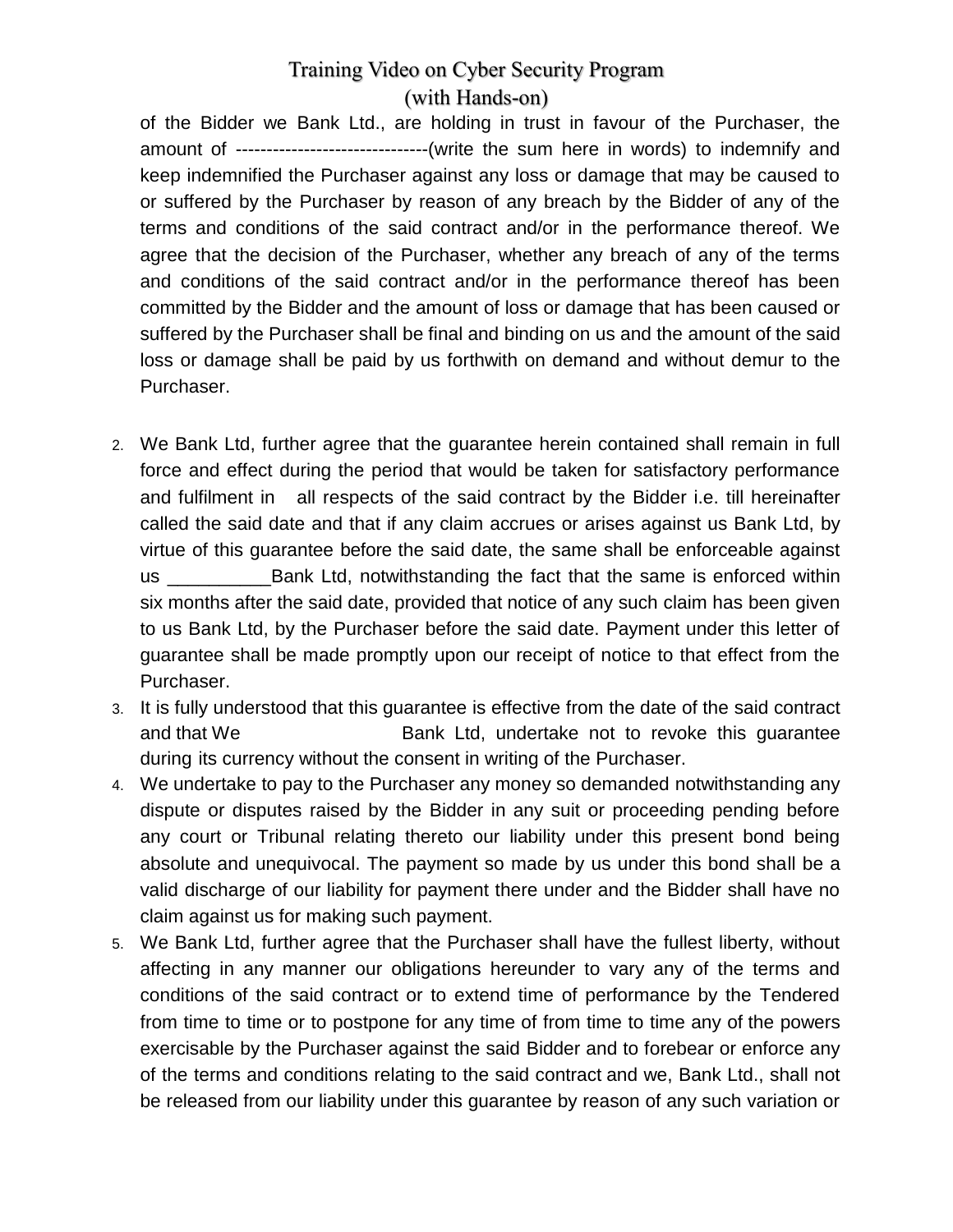extension being granted to the said Bidder or for any forbearance by the Purchaser to the said Bidder or for any forbearance and or omission on the part of the Purchaser or any other matter or thing whatsoever, which under the law relating to sureties, would, but for this provision have the effect of so releasing us from our liability under this guarantee.

6. This guarantee will not be discharged due to the change in the constitution of the Bank orthe Bidder.

Date

Place Signature Signature

Witness **Printed name** 

(Bank's common seal)

**ANNEXURE-VII**

## **BIDDER PROFILE AND DETAILS OF BANK ACCOUNT FOR PAYMENT**

| <b>SL</b><br><b>NO</b> | <b>PARTICULARS</b>                              | TO BE FILLED BY THE<br><b>BIDDER</b> |
|------------------------|-------------------------------------------------|--------------------------------------|
| 1                      | <b>NAME OF COMPANY</b>                          |                                      |
| $\overline{2}$         | <b>ADDRESS, TELEPHONE &amp;</b><br><b>FAX</b>   |                                      |
| 3                      | <b>AUTHORISED PERSON &amp;</b><br><b>MOBILE</b> |                                      |
| 4                      | <b>COMPANY REGISTRATION</b><br><b>DETAILS</b>   |                                      |
| 5                      | <b>AVERAGE TURNOVER OF</b><br><b>LAST 3 YR</b>  |                                      |
| 6                      | IT RETURNS OF LAST THREE<br><b>YEARS</b>        |                                      |
|                        | <b>NAME OF BANK</b>                             |                                      |
| 8                      | <b>BRANCH ADDRESS OF BANK</b>                   |                                      |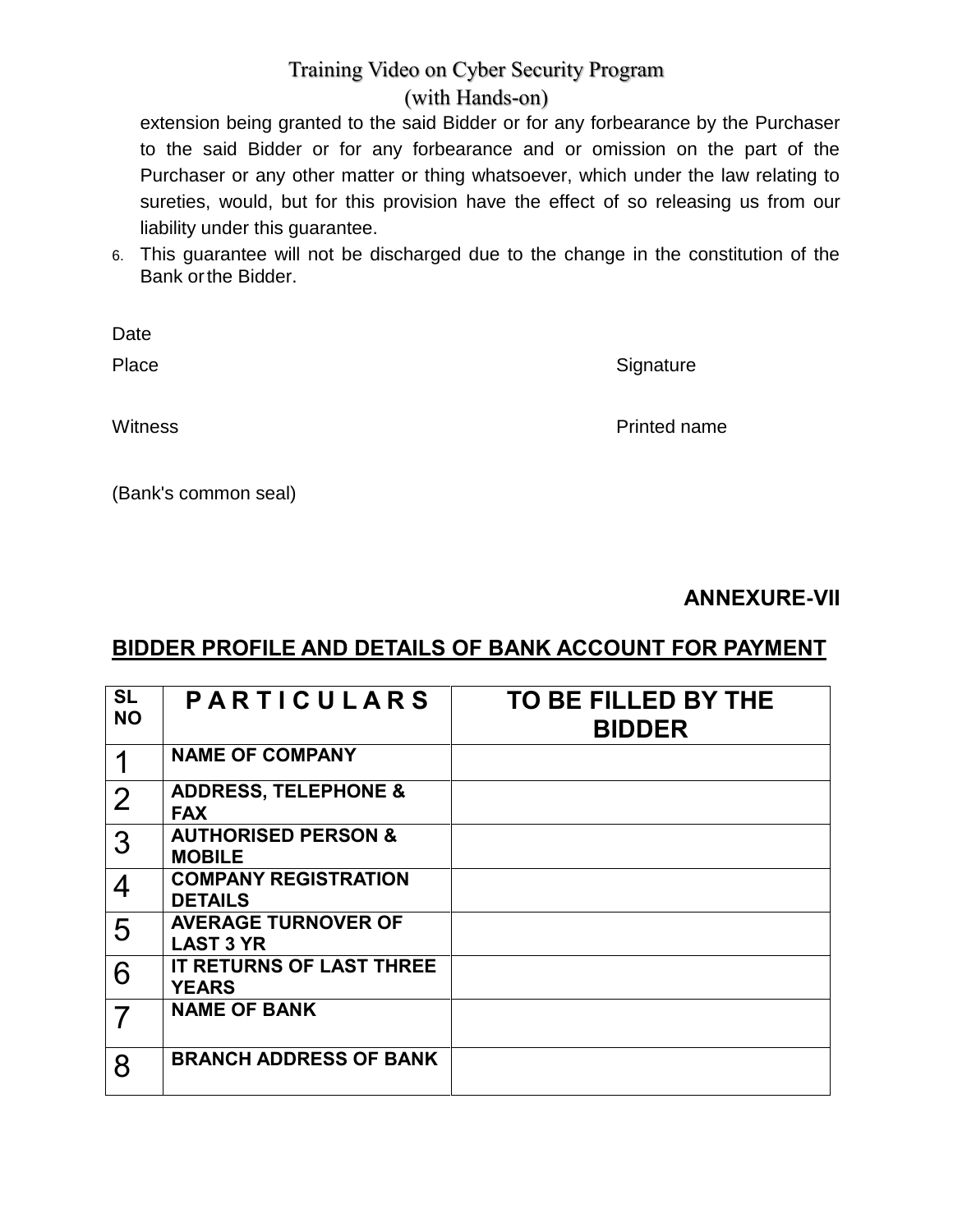| 9  | <b>IFSC CODE</b>       |  |
|----|------------------------|--|
| 10 | <b>MICR CODE</b>       |  |
| 11 | <b>ACCOUNT NUMBER</b>  |  |
| 12 | <b>TYPE OF ACCOUNT</b> |  |
| 13 | <b>PAN DETAILS</b>     |  |
| 14 | <b>GST DETAILS</b>     |  |

I, hereby, declare that the details given above are true, correct and complete.

#### **SIGNATURE OF BIDDER/ Authorized representative**

## **ANNEXURE- VIII**

| <b>CHECK LIST</b>       |                                                        |            |                 |  |
|-------------------------|--------------------------------------------------------|------------|-----------------|--|
| SL.                     | <b>PARTICULARS</b>                                     |            | <b>ENCLOSED</b> |  |
|                         | NO.                                                    | <b>YES</b> | N <sub>O</sub>  |  |
| $\mathbf{1}$            | <b>PROOF OF ENTITY HAVING 3 YEARS EXISTENCE</b>        |            |                 |  |
| $\overline{2}$          | <b>PROOF OF FINANCIAL TURNOVER OF LAST THREE YEARS</b> |            |                 |  |
| 3                       | <b>PROFILE/ SET UP/ ESTABLISHMENT IN INDIA</b>         |            |                 |  |
| $\overline{\mathbf{4}}$ | <b>PROOF OF MSME/STARTUP/ SC/ST/WOMEN ENTERPRENEUR</b> |            |                 |  |
| 5                       | <b>PROOF OF EXPERIENCE</b>                             |            |                 |  |
| 6                       | <b>SUBMISSION OF NON-BLACKLISTING</b>                  |            |                 |  |
| 7                       | <b>PROOF OF TENDER FEES</b>                            |            |                 |  |
| 8                       | <b>SUBMISSION OF PRE-BID DECLARATION</b>               |            |                 |  |
| 9                       | <b>SUBMISSION OF INTEGRITY PACT</b>                    |            |                 |  |
| 10                      | <b>SUBMISSION OF CONFIDENTIALITY DECLARATION</b>       |            |                 |  |
| 11                      | <b>SUBMISSION OF BANK DETAILS</b>                      |            |                 |  |